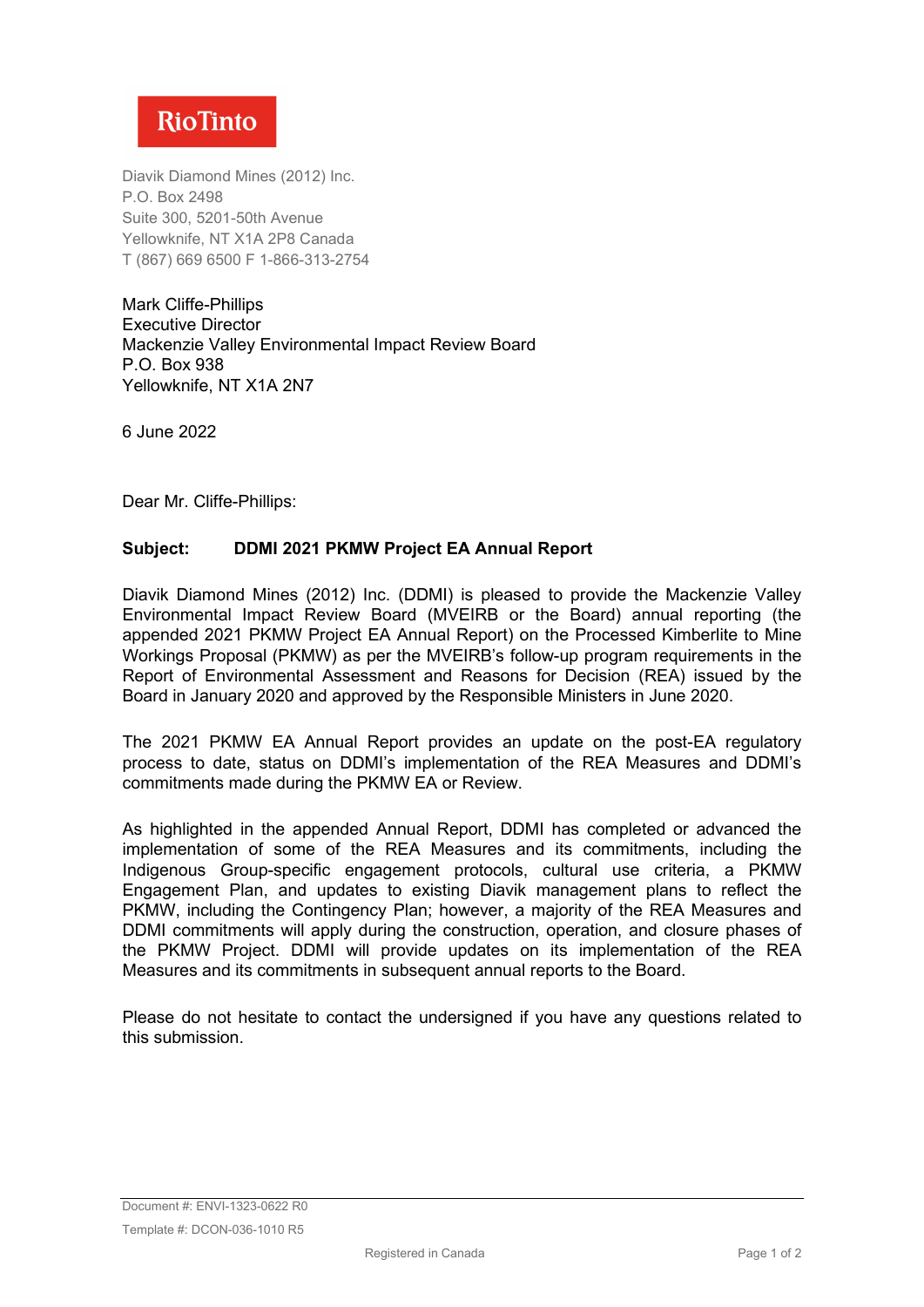

Sincerely,

Kofi Boa-Antwi Superintendent, Environment

cc: Catherine Fairbairn, MVEIRB Kate Mansfield, MVEIRB

Attachments: 2021 PKMW Project EA Annual Report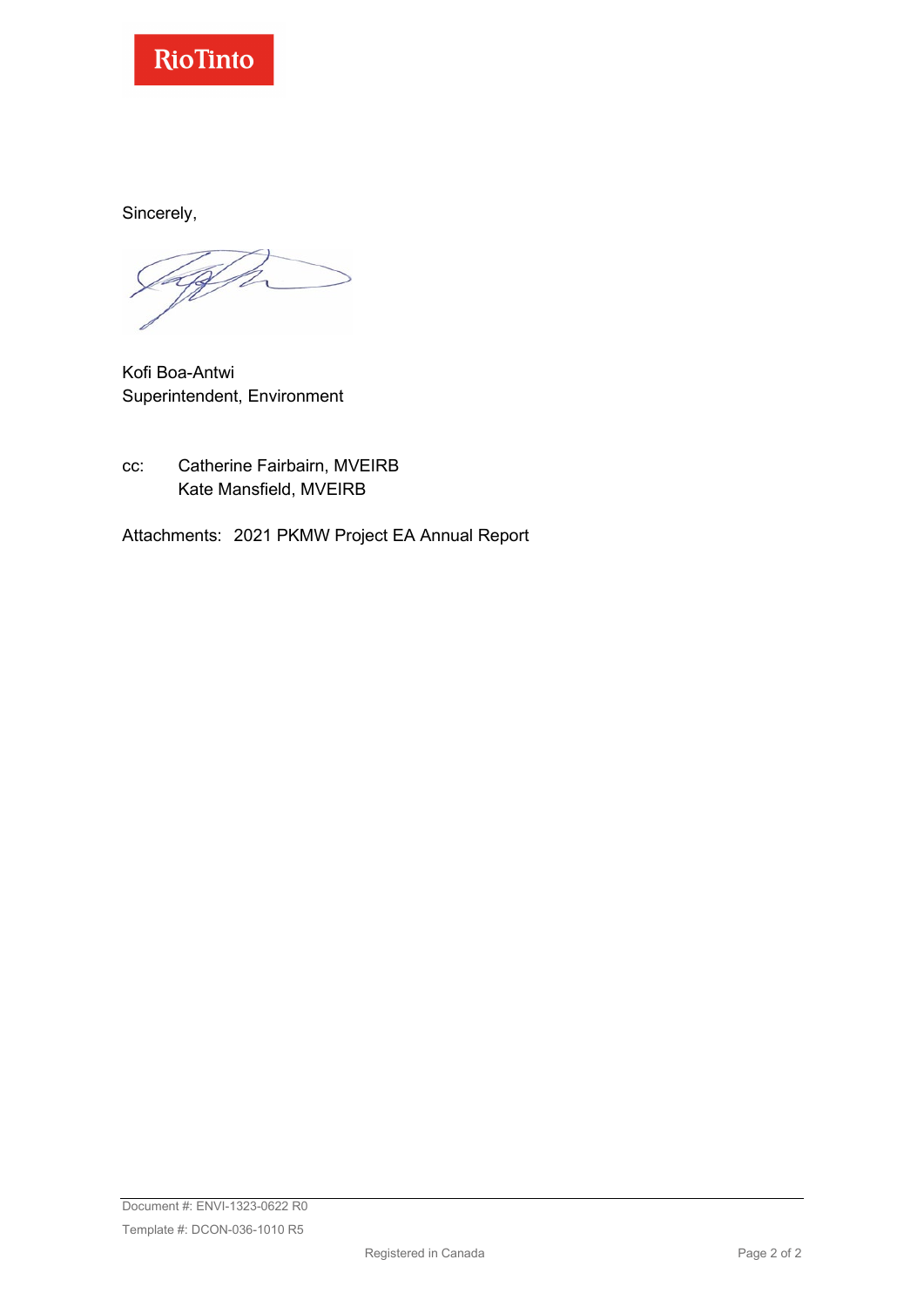

**Diavik Diamond Mines Inc.**

Processed Kimberlite to Mine Workings (PKMW)

# **2021 PKMW Project EA Annual Report**

**MVEIRB File No.: EA1819-01**

**Document #: ENVI-1323-0622 R0**

June 2022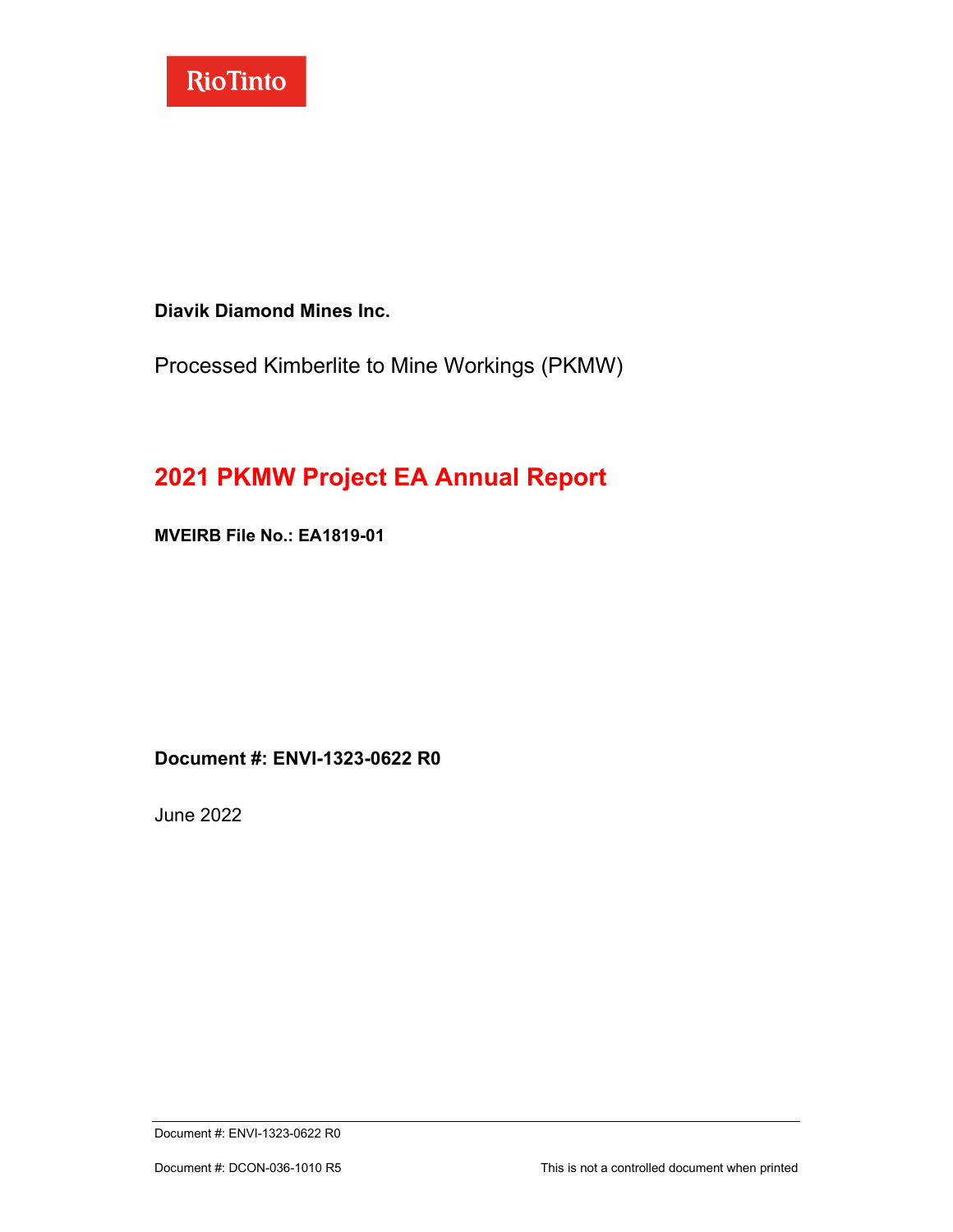#### **Table of Contents**

|                   | <b>Plain Language Summary</b>                                                                                                                                            | 3               |
|-------------------|--------------------------------------------------------------------------------------------------------------------------------------------------------------------------|-----------------|
| 1.                | <b>INTRODUCTION</b>                                                                                                                                                      | 6               |
| 1.1               | Processed Kimberlite to Mine Workings Project Background                                                                                                                 | 6               |
| 1.2               | Post-EA Regulatory Process Update                                                                                                                                        | $\overline{7}$  |
| 2.                | <b>REA MEASURES IMPLMEMENTATION</b>                                                                                                                                      | 10              |
| 2.1               | REA Measure 1: Diavik will meet water quality objectives at closure                                                                                                      | 10              |
| 2.2               | REA Measure 2: Diavik will work collaboratively with Indigenous groups to<br>develop criteria for determining water in the pit lake(s) is acceptable for<br>cultural use | 11              |
| 2.3               | REA Measure 3: Diavik will update modelling periodically to show whether<br>water in the pits and Lac de Gras will meet the water quality objectives                     | 11              |
| 2.4               | REA Measure 4: Diavik will establish an independent review panel for water<br>quality modelling                                                                          | 12 <sup>2</sup> |
| 2.5               | REA Measure 5: Diavik will conduct additional and more effective engagement<br>with potentially affected Indigenous communities                                          | 14              |
| 2.6               | REA Measure 6: Adaptive management of cultural impacts                                                                                                                   | 14              |
| 3.                | <b>DIAVIK COMMITMENTS</b>                                                                                                                                                | 14              |
| 4.                | <b>CONCLUSION</b>                                                                                                                                                        | 15              |
| <b>APPENDIX A</b> |                                                                                                                                                                          | 16              |
| <b>APPENDIX B</b> |                                                                                                                                                                          | 17              |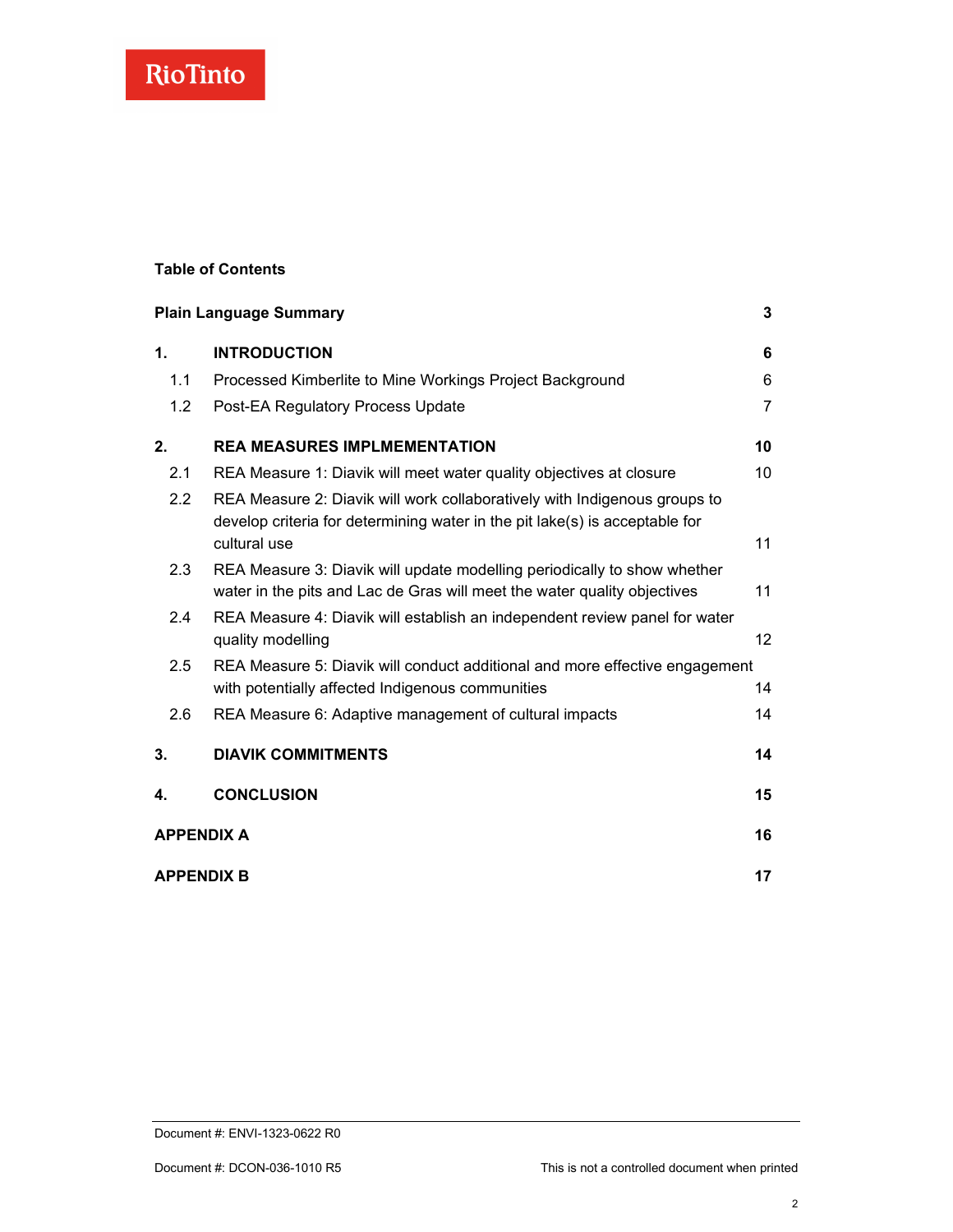# <span id="page-4-0"></span>**Plain Language Summary**

Diavik Diamond Mines (2012) Inc. (DDMI) received Ministerial approval of the Processed Kimberlite to Mine Workings Project (PKMW Project), following an Environmental Assessment by the Mackenzie Valley Environmental Impact Review Board (MVEIRB). The Ministerial approval is for the deposition of processed kimberlite into one or more of two underground and/or open mine workings (A418 and A154) located at the Diavik Diamond Mine. Based on the current mine plan, A418 is the preferred immediate option and A154 is the alternate option. DDMI removed the A21 mine working from consideration during the MVEIRB's Review of the PKMW Project.

The PKMW Project can be summarized as follows. First, DDMI will deposit processed kimberlite in the form of a slurry into the mine workings. Most water deposited as part of the processed kimberlite slurry will be pumped out of the pit, but some of this "porewater" will remain on top of the processed kimberlite. DDMI will then add freshwater from Lac de Gras overtop of the processed kimberlite in the pits to create a deep pit lake where stable layers of water will form naturally, isolating the processed kimberlite from the surface environment. Over one to two years, this porewater will concentrate at the bottom of the pit lakes, leaving a deep clean freshwater layer overtop. The freshwater and porewater layers will not mix under normal conditions, effectively sealing the processed kimberlite and related porewater very deep in the lake. After re-filling the pits with lake water, DDMI will monitor the water quality in the pit lakes to verify that the top 40 meters of the water column is protective of fish, people and wildlife. Once near surface water quality has been confirmed to be safe, these pit lakes will be reconnected to Lac de Gras by creating several gaps in the dikes, allowing fish and water to move freely between the pit lake and Lac de Gras.

After several rounds of public reviews during the Wek'èezhὶi Land and Water Board's (WLWB) preliminary screening of DDMI's PKMW Project application, the MVEIRB decided to conduct an environmental assessment (Review) on DDMI's proposed PKMW Project. As part of the Review process, DDMI conducted an environmental assessment of the PKMW Project, which was presented in a [Summary Impact](https://reviewboard.ca/upload/project_document/ENVI-968-0519%20R0%20DDMI%20Cvr%20Ltr%20and%20Summary%20Impact%20Statement.pdf)  [Statement.](https://reviewboard.ca/upload/project_document/ENVI-968-0519%20R0%20DDMI%20Cvr%20Ltr%20and%20Summary%20Impact%20Statement.pdf)

Following a thorough public review of the PKMW Project, the MVEIRB, in its [Report](https://reviewboard.ca/upload/project_document/EA1819-01%20Diavik%20Report%20of%20Environmental%20Assessment_FINAL%20%281%29.pdf)  [of Environmental Assessment and Reasons for Decision \(REA\),](https://reviewboard.ca/upload/project_document/EA1819-01%20Diavik%20Report%20of%20Environmental%20Assessment_FINAL%20%281%29.pdf) recommended that the PKMW Project be approved to proceed to the regulatory/permitting phase with

Document #: ENVI-1323-0622 R0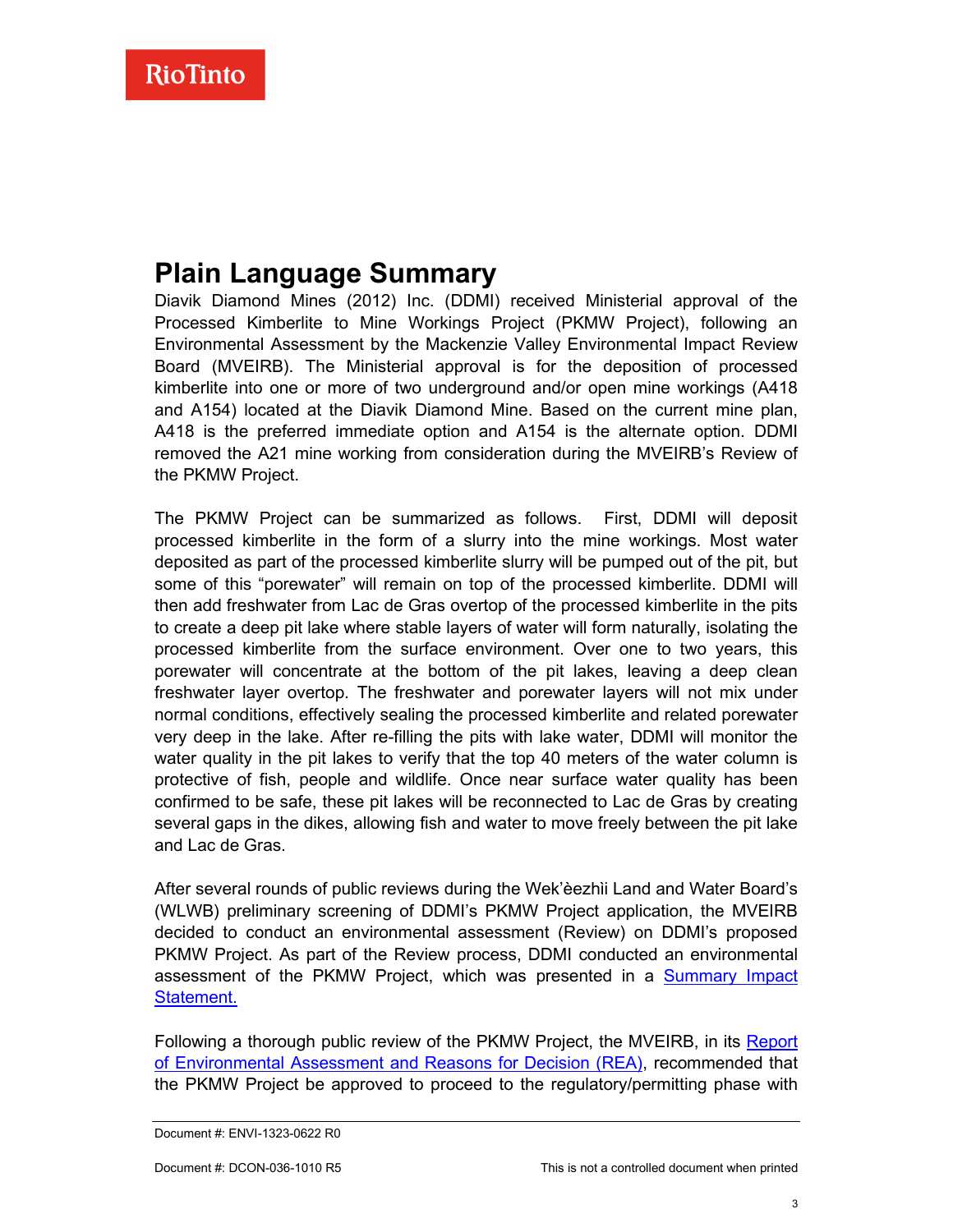specific terms and conditions, including the implementation of REA Measures 1 to 6, to mitigate potential adverse impacts of the PKMW Project on components of the environment considered important to stakeholders, including potentially affected Indigenous Groups. The MVEIRB's recommendations were approved by the responsible minister(s) on June 4, 2020, allowing the PKMW Project to move to the permitting phase, which included the continuation of the WLWB's Water Licence Amendment process for the PKMW Project.

DDMI then participated in the WLWB Water Licence Amendment Process and provided updated information about the PKMW to the WLWB, including responses to the WLWB's Information Requests, submission of a project development schedule of the Immediate Deposition Plan for Processed Kimberlite to the A418 Mine Working, submission of updated water quality modelling to fulfill REA Measure 3a (i.e. updating modelling to show whether water will meet water quality objectives defined in REA Measure 1 before depositing processed kimberlite into the pit(s) and underground), and submission of updates on DDMI's progress in its ongoing engagement with potentially affected Indigenous Groups to enable, among other things, the establishment of engagement protocols and the development of cultural water quality criteria for the PKMW Project.

After a thorough review process, including a Public Hearing, the WLWB, on April 28, 2021, sent its recommendations, including a Draft Amended Water Licence, to the Responsible Minister for approval of the PKMW Project. Following approval by the Responsible Minister on June 8, 2021, the WLWB issued an [Amended Diavik Water](https://registry.mvlwb.ca/Documents/W2015L2-0001/Diavik%20-%20WL%20Amendment%20-%20PKMW%20-%20Updated%20Licence%20-%20Jun%208_21.pdf)  [Licence](https://registry.mvlwb.ca/Documents/W2015L2-0001/Diavik%20-%20WL%20Amendment%20-%20PKMW%20-%20Updated%20Licence%20-%20Jun%208_21.pdf) with conditions for the PKMW Project. DDMI notes that ministerial approval and the WLWB's issuance of the Amended Diavik Water Licence does not mean that DDMI can unconditionally proceed with the PKMW Project, but rather sets out the conditions which, if met, will allow DDMI to proceed in a way that the WLWB is comfortable will be protective of the environment and future cultural use.

Since the WLWB's issuance of the Amended Diavik Water Licence, DDMI has engaged the identified potentially impacted Indigenous Groups to establish Indigenous Group-specific engagement protocols and has received the WLWB's approval of the PKMW Engagement Plan to inform the construction, operation and closure of the PKMW Project. DDMI has also engaged potentially impacted Indigenous Groups through workshops and meetings to inform the development of cultural use criteria to be followed by DDMI to prevent significant adverse impacts of the PKMW Project on the cultural use of Lac de Gras. DDMI intends to submit the developed cultural use criteria to the WLWB for review and approval in 2022.

Document #: ENVI-1323-0622 R0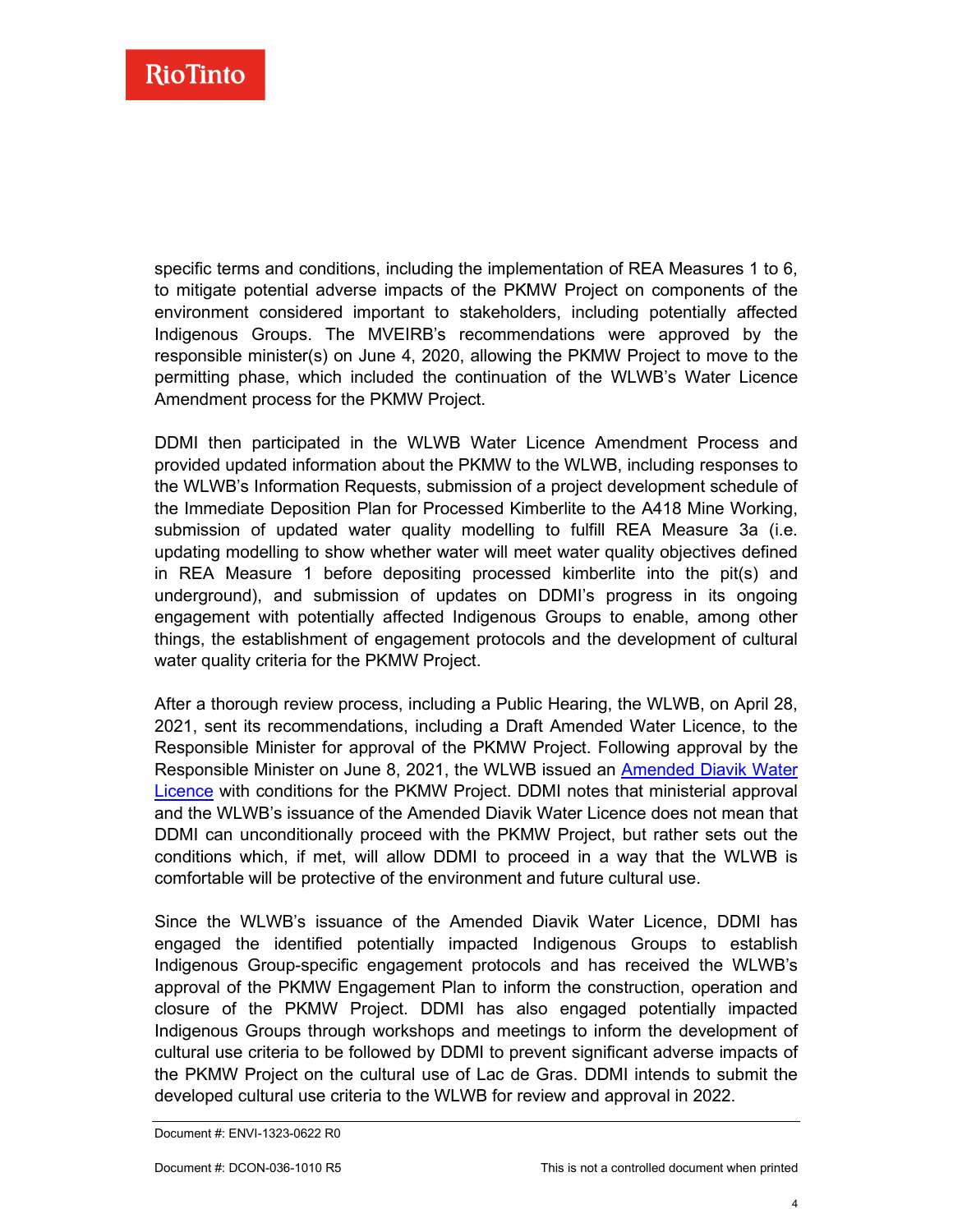

DDMI is of the opinion that, with the implementation of the MVEIRB's REA Measures, PKMW-related conditions in the Amended Diavik Water Licence issued by the WLWB, and adaptive management, informed by DDMI's ongoing engagement with potentially affected Indigenous Groups, the PKMW Project will not result in significant adverse impacts to components of the environment considered important to stakeholders, including potentially affected Indigenous Groups, and will be protective of future cultural use.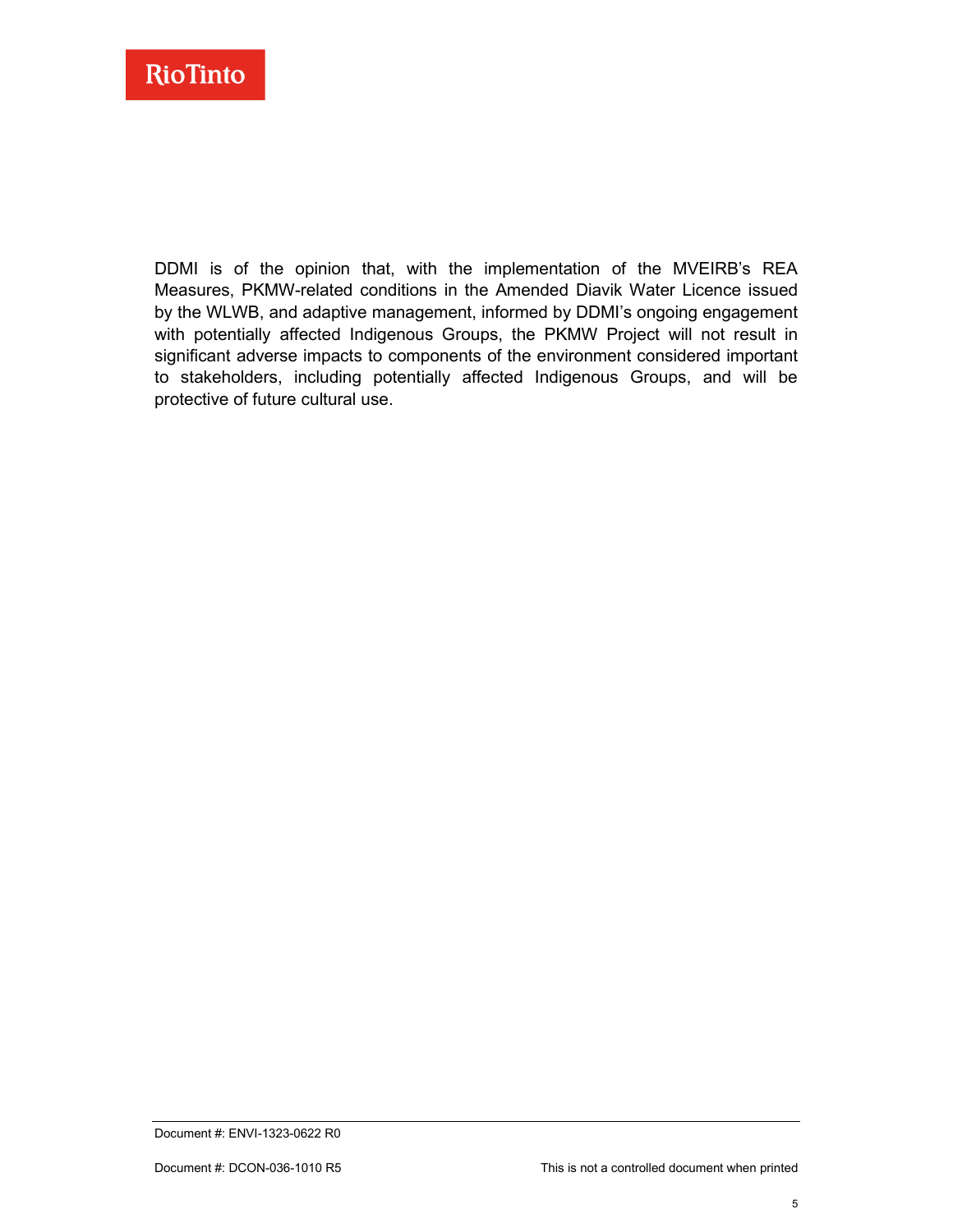### <span id="page-7-0"></span>**1. INTRODUCTION**

#### **1.1 Processed Kimberlite to Mine Workings Project Background**

<span id="page-7-1"></span>Diavik Diamond Mines (2012) Inc.'s (DDMI) Processed Kimberlite to Mine Workings Project (PKMW Project) involves the deposit of processed kimberlite (PK) in the form of a slurry into one or more of two underground and/or open mine workings (A418 and A154) located at the Diavik Diamond Mine in Q1 2023. Based on the current mine plan, A418 is the preferred and likely option and A154 is the alternate. The A21 mine working was removed by DDMI from consideration during the Mackenzie Valley Environmental Impact Review Board's (MVEIRB) Review of the PKMW Project.

Most water deposited as part of the PK slurry will be pumped out of the pit, but some of this "porewater" will remain on top of the PK. DDMI will then add freshwater from Lac de Gras overtop of the PK in the pits to create a deep pit lake where stable layers of water will form naturally, isolating the PK from the surface environment. Over one to two years, this porewater will concentrate at the bottom of the pit lakes, leaving a deep clean freshwater layer overtop. The freshwater and porewater layers will not mix under normal conditions, effectively sealing the PK and related porewater very deep in the lake. After re-filling the pits with lake water, DDMI will monitor the water quality in the pit lakes to verify that the top 40 meters of the water column is protective of fish, people and wildlife. Once near surface water quality has been confirmed to be safe, these pit lakes will be reconnected to Lac de Gras by creating several gaps in the dikes, allowing fish and water to move freely between the pit lake and Lac de Gras.

As part of the process to gain required approvals to proceed with the PKMW Project, DDMI, on June 1, 2018, submitted an application to the Wek'èezhὶi Land and Water Board (WLWB) to amend the Water Licence (WL2015L2-0001) for the Diavik Diamond Mine to include the proposed activities, after pre-application engagement with various stakeholders, including Indigenous Groups. DDMI notes that it did not receive opposition from communities or regulators during the initial engagement phase on the project concept prior to submission of an application for the PKMW Project to the WLWB. In general, what we heard was support to "put it (processed kimberlite) back where it came from" as long as it could be done in an environmentally safe manner (see [Traditional Knowledge Panel Session Report –](https://reviewboard.ca/upload/project_document/ORS%20Files%2021%20Part%202%20-%2023%20w%20index.pdf)  [Options for Processed Kimberlite; PR #85\)](https://reviewboard.ca/upload/project_document/ORS%20Files%2021%20Part%202%20-%2023%20w%20index.pdf).

After several rounds of Information Requests and a Technical Session during the WLWB's preliminary screening of the application, on February 19, 2019, the

Document #: ENVI-1323-0622 R0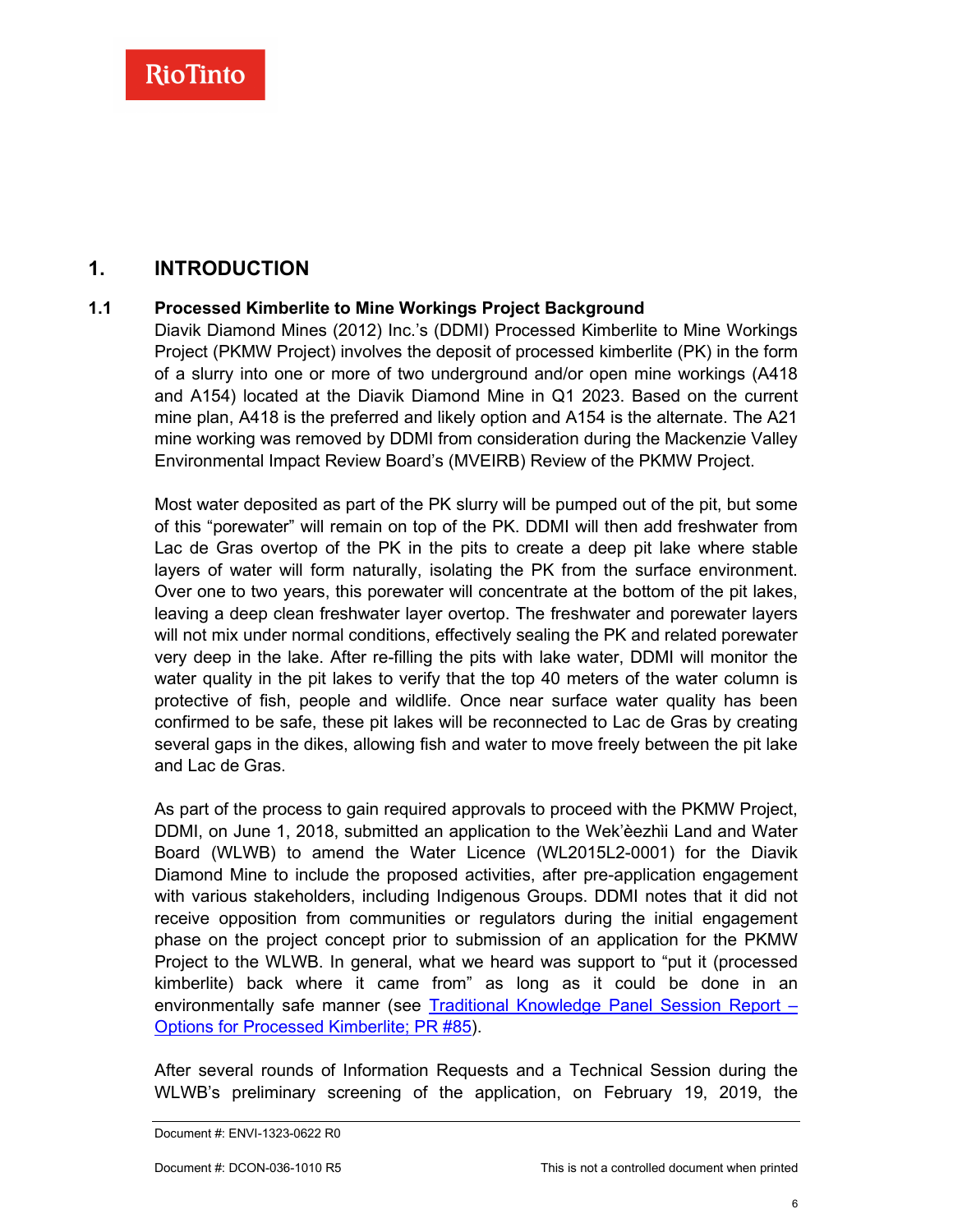MVEIRB decided, on its own motion as per applicable provisions of the Mackenzie Valley Resource Management Act, to conduct an environmental assessment (EA or Review) on DDMI's proposed PKMW Project. As part of the MVEIRB review process, DDMI conducted an environmental assessment of the PKMW Project, which was presented in a [Summary Impact Statement.](https://reviewboard.ca/upload/project_document/ENVI-968-0519%20R0%20DDMI%20Cvr%20Ltr%20and%20Summary%20Impact%20Statement.pdf) The Summary Impact Statement focused on the potential for the PKMW Project to adversely impact the following Valued Components selected the MVEIRB, in consultation with potentially affected Indigenous Groups and other stakeholders, during the scoping phase of the  $FA$ 

- **•** water quality and quantity;
- **•** cultural use of the area:
- **fish and fish habitat; and**
- other wildlife (specifically caribou, aquatic and migratory birds, and species at risk).

Following a thorough public review of the PKMW Project, the MVEIRB, in its [Report](https://reviewboard.ca/upload/project_document/EA1819-01%20Diavik%20Report%20of%20Environmental%20Assessment_FINAL%20%281%29.pdf)  [of Environmental Assessment and Reasons for Decision](https://reviewboard.ca/upload/project_document/EA1819-01%20Diavik%20Report%20of%20Environmental%20Assessment_FINAL%20%281%29.pdf) (REA), recommended that the PKMW Project be approved to proceed to the regulatory/permitting phase with specific terms and conditions, including the implementation of REA Measures 1 to 6, to mitigate potential adverse impacts of the PKMW Project on the Valued Components. On June 4, 2020, the responsible minister(s) subsequently approved the MVEIRB's recommendations that the PKMW Project be allowed to advance to the permitting phase, which included a recommencement of the WLWB's Water Licence Amendment process for the PKMW Project.

#### **1.2 Post-EA Regulatory Process Update**

<span id="page-8-0"></span>Following the responsible minister(s) decision that the PKMW Project be allowed to proceed to the permitting phase, the WLWB recommenced the Water Licence Amendment Process for the PKMW Project with the issuance of an [Information](http://registry.mvlwb.ca/Documents/W2015L2-0001/Diavik%20-%20WL%20Amendment%20-%20PKMW%20-%20WLWB%20Letter%20to%20DDMI%20-%20Information%20Request%20-%20Jun%205_20.pdf)  [Request](http://registry.mvlwb.ca/Documents/W2015L2-0001/Diavik%20-%20WL%20Amendment%20-%20PKMW%20-%20WLWB%20Letter%20to%20DDMI%20-%20Information%20Request%20-%20Jun%205_20.pdf) (IR) to DDMI on June 5, 2020 to, among other things, address the MVEIRB's REA Measures 1 to 6.

In summary, the WLWB requested that DDMI provide the following information to address the IR:

Document #: ENVI-1323-0622 R0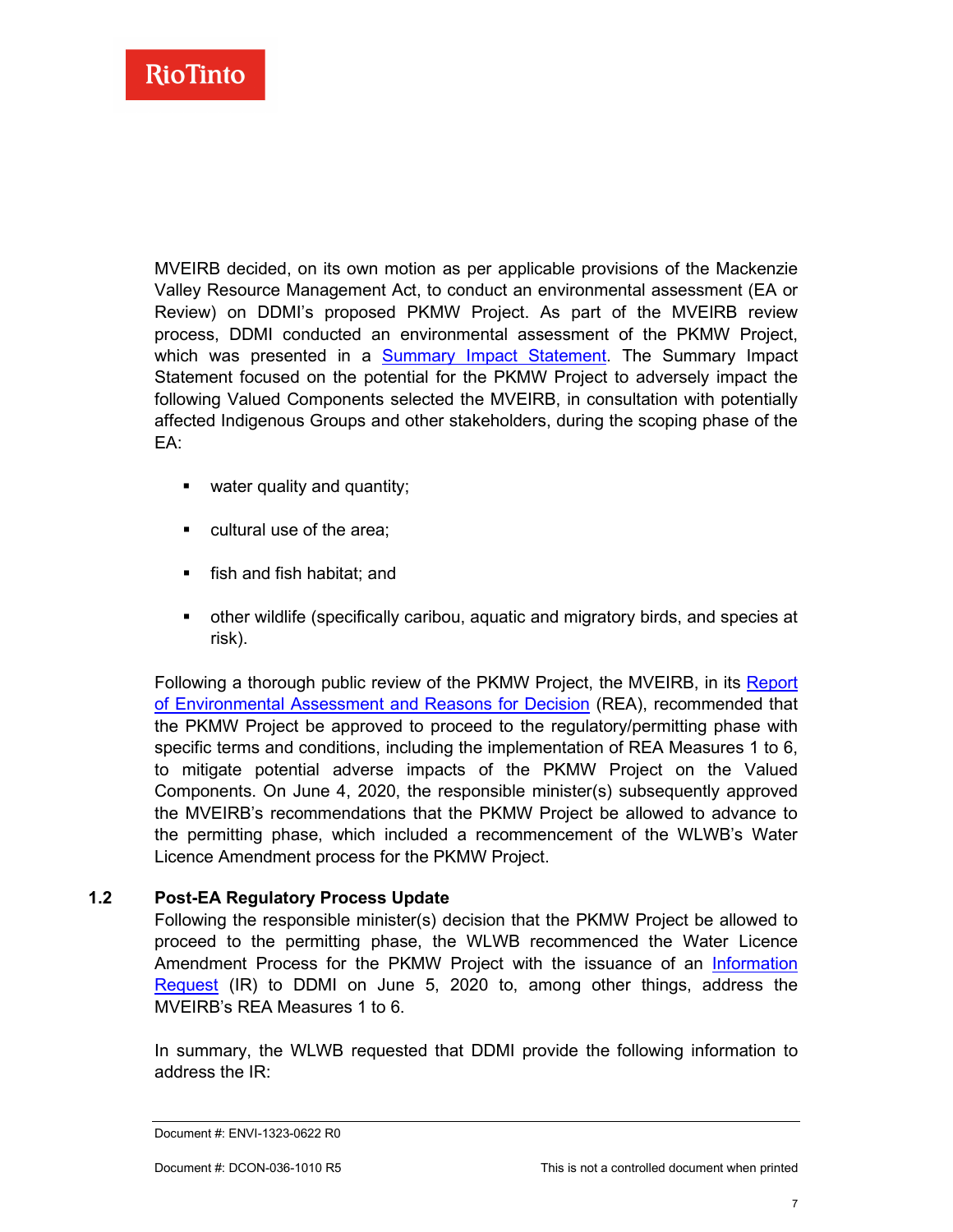

- A summary of the PKMW Project, including the proposed activities, infrastructure, and proposed timelines for the Project.
- Status update for all commitments made throughout the EA process.
- A description of proposed changes, with rationale, to conditions in the Diavik Water Licence W2015L2-0001 for consideration in the Water Licence Amendment Process for the PKMW Project.
- An updated Engagement Plan that meets the requirements for "additional and more effective engagement with potentially affected Indigenous communities" as outlined in REA Measure 5.
- Draft cultural-use criteria developed as per the requirements of Measure 2 of the REA for determining if water in the pit lake(s) is acceptable for cultural use.
- **Updated water quality modelling results.**

DDMI subsequently addressed the information requested by the WLWB in a series of submissions during the post-EA Water Licence Amendment Process, including a project development schedule of the Immediate Deposition Plan for PK to the A418 Mine Working for the WLWB approval (DDMI Response to WLWB IR Attachment #1, [September 17, 2020\)](http://registry.mvlwb.ca/Documents/W2015L2-0001/Diavik%20-%20WL%20Amendment%20-%20PKMW%20-%20Information%20Request%20-%20DDMI%20Response%20Part%201%20-%20Sep%2017_20.pdf).

During the post-EA Water Licence Amendment Process, DDMI requested that the WLWB complete the Amendment of Water License (W2015L2-0001) incorporating as appropriate the MVEIRB REA Measures and necessary revisions and/or additions of Conditions to enable deposition of PK in mine workings as outlined in DDMI's comments and recommendations on the draft Water Licence [\(DDMI Response to](http://registry.mvlwb.ca/Documents/W2015L2-0001/Diavik%20-%20WL%20Amendment%20-%20PKMW%20-%20Information%20Request%20-%20DDMI%20Response%20Part%202%20-%20Oct%2016_20.pdf)  [WLWB IR Attachment #2, October 16, 2020\)](http://registry.mvlwb.ca/Documents/W2015L2-0001/Diavik%20-%20WL%20Amendment%20-%20PKMW%20-%20Information%20Request%20-%20DDMI%20Response%20Part%202%20-%20Oct%2016_20.pdf). DDMI stated its preference for general Conditions that allow both DDMI, the WLWB and other stakeholders to adapt the application of the License to a variety of situations that can arise. DDMI requested that the WLWB approve the water quality modelling update (REA Measure 3a) and related Independent Review Panel (IRP) review (REA Measure 4) concurrent with the Water License Amendment. DDMI also requested that only Water Licence Conditions related to the PKMW Project proposal be included in the updated Licence.

Document #: ENVI-1323-0622 R0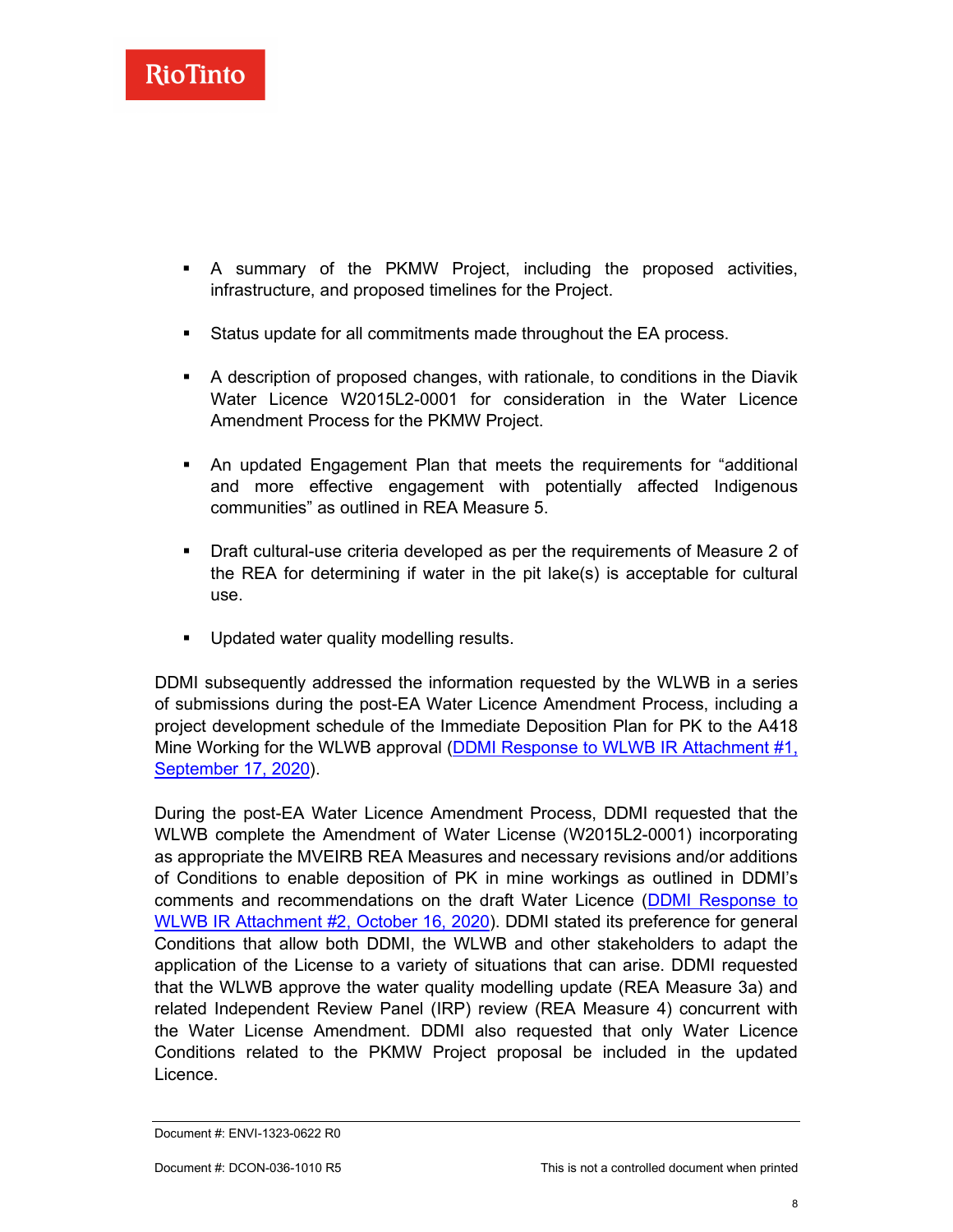

Following a thorough review process, including a Public Hearing, the WLWB, on April 28, 2021, submitted its recommendations, including a Draft Amended Water Licence, to the Responsible Minister for approval of the PKMW Project [\(WLWB](http://registry.mvlwb.ca/Documents/W2015L2-0001/Diavik%20-%20WL%20Amendment%20-%20PKMW%20-%20Recommendation%20for%20Approval%20-%20Apr%2028_21.pdf)  [Recommendation for Approval of Type A Water Licence](http://registry.mvlwb.ca/Documents/W2015L2-0001/Diavik%20-%20WL%20Amendment%20-%20PKMW%20-%20Recommendation%20for%20Approval%20-%20Apr%2028_21.pdf) and [WLWB Reasons for](http://registry.mvlwb.ca/Documents/W2015L2-0001/Diavik%20-%20WL%20Amendment%20-%20PKMW%20-%20Reasons%20for%20Decision%20-%20Apr%2028_21.pdf)  [Decision\)](http://registry.mvlwb.ca/Documents/W2015L2-0001/Diavik%20-%20WL%20Amendment%20-%20PKMW%20-%20Reasons%20for%20Decision%20-%20Apr%2028_21.pdf). The Responsible Minister approved the Draft Amended Water Licence on June 8, 2021, and the WLWB issued an [Amended Diavik Water Licence](https://registry.mvlwb.ca/Documents/W2015L2-0001/Diavik%20-%20WL%20Amendment%20-%20PKMW%20-%20Updated%20Licence%20-%20Jun%208_21.pdf) with conditions for the PKMW Project on the same date.

Since the WLWB's issuance of the Amended Diavik Water Licence, DDMI has continued engagement with the following potentially affected Indigenous Groups:

- **•** Deninu Kue First Nation (DKFN)
- **Fort Resolution Métis Government (FRMG)**
- **Kitikmeot Inuit Association (KIA)**
- **E** Łutsel K'e Dene First Nation (LKDFN)
- North Slave Métis Alliance (NSMA)
- **Northwest Territory Métis Nation (NWTMN)**
- Tłicho Government (TG)
- Yellowknives Dene First Nation (YKDFN)

To date, DDMI has engaged the aforementioned potentially impacted Indigenous Groups and has established Indigenous Group-specific engagement protocols with each group except FRMG. On March 30, 2022, DDMI received the WLWB's [approval](https://registry.mvlwb.ca/Documents/W2015L2-0001/Diavik%20-%20PKMW%20Engagement%20Plan%20-%20Version%201.1%20-%20Decision%20Letter%20-%20Mar%2030_22.pdf) of the [PKMW Engagement Plan](https://registry.mvlwb.ca/Documents/W2015L2-0001/Diavik%20-%20PKMW%20Engagement%20Plan%20-%20Version%201.1%20-%20Feb%2018_22.pdf) Version 1.1 to inform the construction, operation, and closure of the PKMW Project. DDMI has also engaged potentially impacted Indigenous Groups through workshops and meetings to inform the development of cultural use criteria to be followed by DDMI to prevent significant adverse impacts of the PKMW Project on the cultural use of Lac de Gras. DDMI intends to submit the developed cultural use criteria to the WLWB for review and approval in Q2 2022.

Document #: ENVI-1323-0622 R0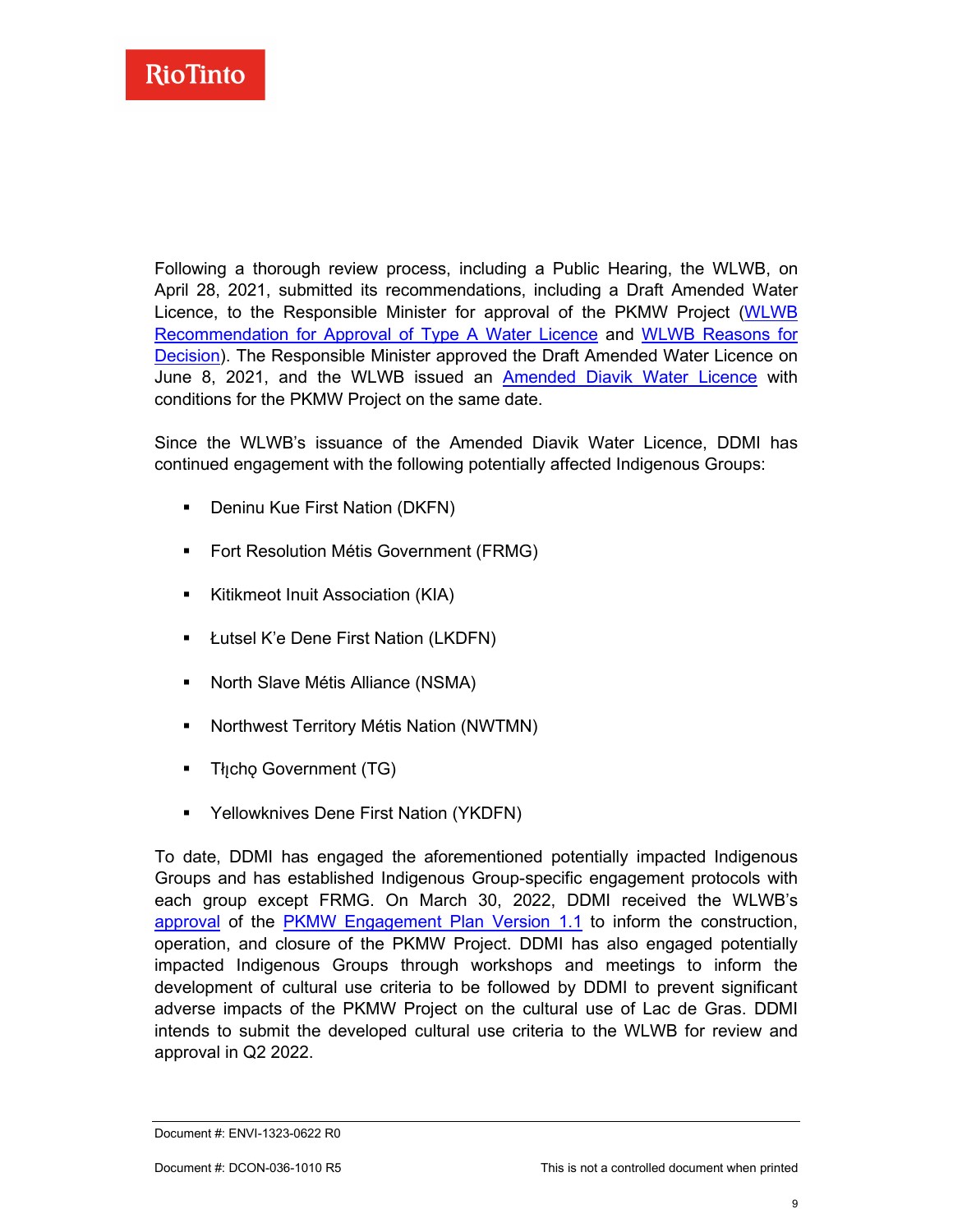Summary tables of DDMI's implementation of the REA Measures and DDMI Commitments are appended to this report as Appendix A and B, respectively.

### **2. REA MEASURES IMPLMEMENTATION**

<span id="page-11-0"></span>This section presents an update on DDMI's implementation of the Measures in the MVEIRB's Report of Environmental Assessment and Reasons for Decision (REA) approved by the Responsible Ministers.

#### **2.1 REA Measure 1: Diavik will meet water quality objectives at closure**

<span id="page-11-1"></span>DDMI has completed the first updated water quality modelling and review with the WLWB appointed Independent Review Panel (IRP). The outcomes of the updated water quality modelling and IRP review were discussed at length over the three (3) day Public Hearing on December 16 – 18, 2020 as part of the WLWB Water Licence Amendment Process for the PKMW. The WLWB has since issued an Amended Diavik Water Licence for the PKMW Project with conditions related to meeting water quality objectives at closure.

DDMI has proposed a comprehensive Surveillance Network Program (SNP) for the A418 pit following both pit filling with water from LDG and following dike breaching, and a complementary PK monitoring program adaptively managed within the Processed Kimberlite Containment (PKC) Plan. This water quality monitoring program is reflected in an updated PK Management Plan (Version 7) to be submitted to the WLWB for approval in Q2 2022. In summary, the program focuses on:

- Monthly depth bioprofiles through the full depth of the water column using a multi-probe intended to measure the development and stability of the chemocline supplemented by quarterly water quality sampling to get initial information on water quality within the flooded pit.
- **Intensive water quality sampling around 75 samples distributed over a 2D** transect of the A418 pit lake to obtain a comprehensive understanding of the pit water quality prior to dike breaching.
- Monitoring of the volume in cubic metres of fine and coarse fractions of Processed Kimberlite disposed of in the Mine Workings on an annual basis.
- Characterization of the consolidation properties and pore water quality of the Processed Kimberlite deposited in the Mine Workings.
- If additional sampling and analysis is identified as necessary to validate assumptions, predictions, or meaningfully improve accuracy of predictions details will be proposed within the PKC Plan.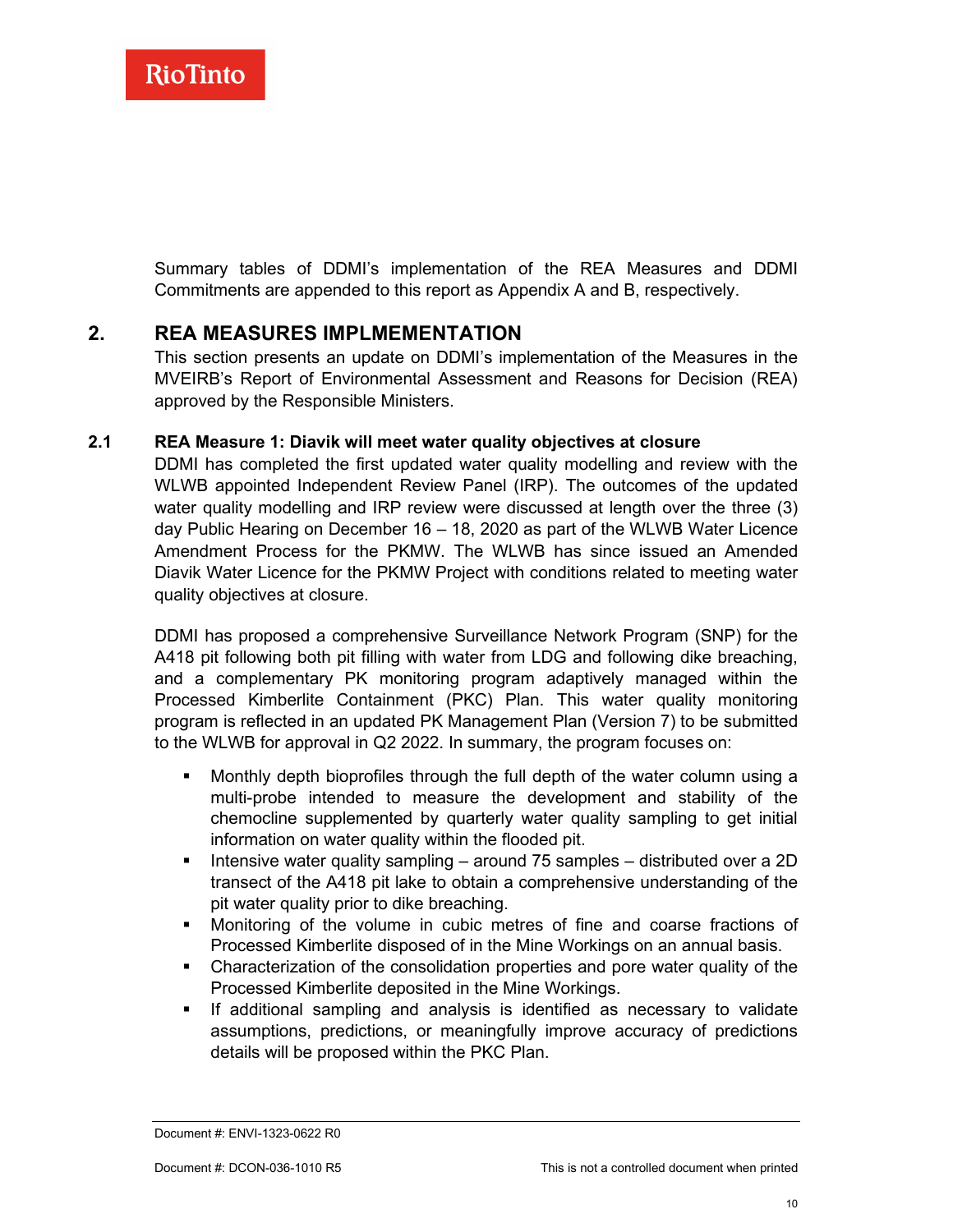<span id="page-12-0"></span>A summary table of DDMI's implementation of the EA Measures is included in Appendix A.

#### **2.2 REA Measure 2: Diavik will work collaboratively with Indigenous groups to develop criteria for determining water in the pit lake(s) is acceptable for cultural use**

DDMI has advanced its engagements with the potentially Indigenous Groups (IG) around establishment of engagement protocols and cultural water quality criteria.

As noted in Section 1.2, DDMI has established Indigenous Group-specific engagement protocols with all potentially impacted Indigenous Groups except FRMG. DDMI will continue to engage FRMG on establishing an engagement protocol. DDMI has since received the WLWB's approval of the PKMW Engagement Plan Version 1.1 to inform the construction, operation, and closure of the PKMW Project.

DDMI also engaged potentially impacted Indigenous Groups through workshops and meetings throughout 2021 and 2022 to inform the development of cultural use criteria to be followed by DDMI to prevent significant adverse impacts of the PKMW Project on the cultural use of Lac de Gras. DDMI intends to submit the developed cultural use criteria to the WLWB for review and approval in Q2 2022.

<span id="page-12-1"></span>A summary table of DDMI's implementation of the EA Measures is included in Appendix A.

**2.3 REA Measure 3: Diavik will update modelling periodically to show whether water in the pits and Lac de Gras will meet the water quality objectives** To fulfill REA Measure 3a (updating modelling, i.e., Stage 1, to show whether water will meet water quality objectives defined in REA Measure 1 before depositing processed kimberlite into the pit(s) and underground), as part of re-initiating the Water Licence Amendment in 2000, DDMI updated the water quality modelling to meet the requirements for approval before depositing processed kimberlite into the pit(s) and underground. The modelling focused exclusively on the A418 mine area as the preferred immediate deposition area.

This model update was intended to much more accurately represent the most up to date PK deposition quantities and consolidation properties, the mine flooding sequence and Lac de Gras (LDG) reconnection plans and long-term exchange with LDG. Wherever reasonable, this model update also replaced previous model simplifying assumptions (e.g., site runoff negligible and excluded) with new modelled

Document #: ENVI-1323-0622 R0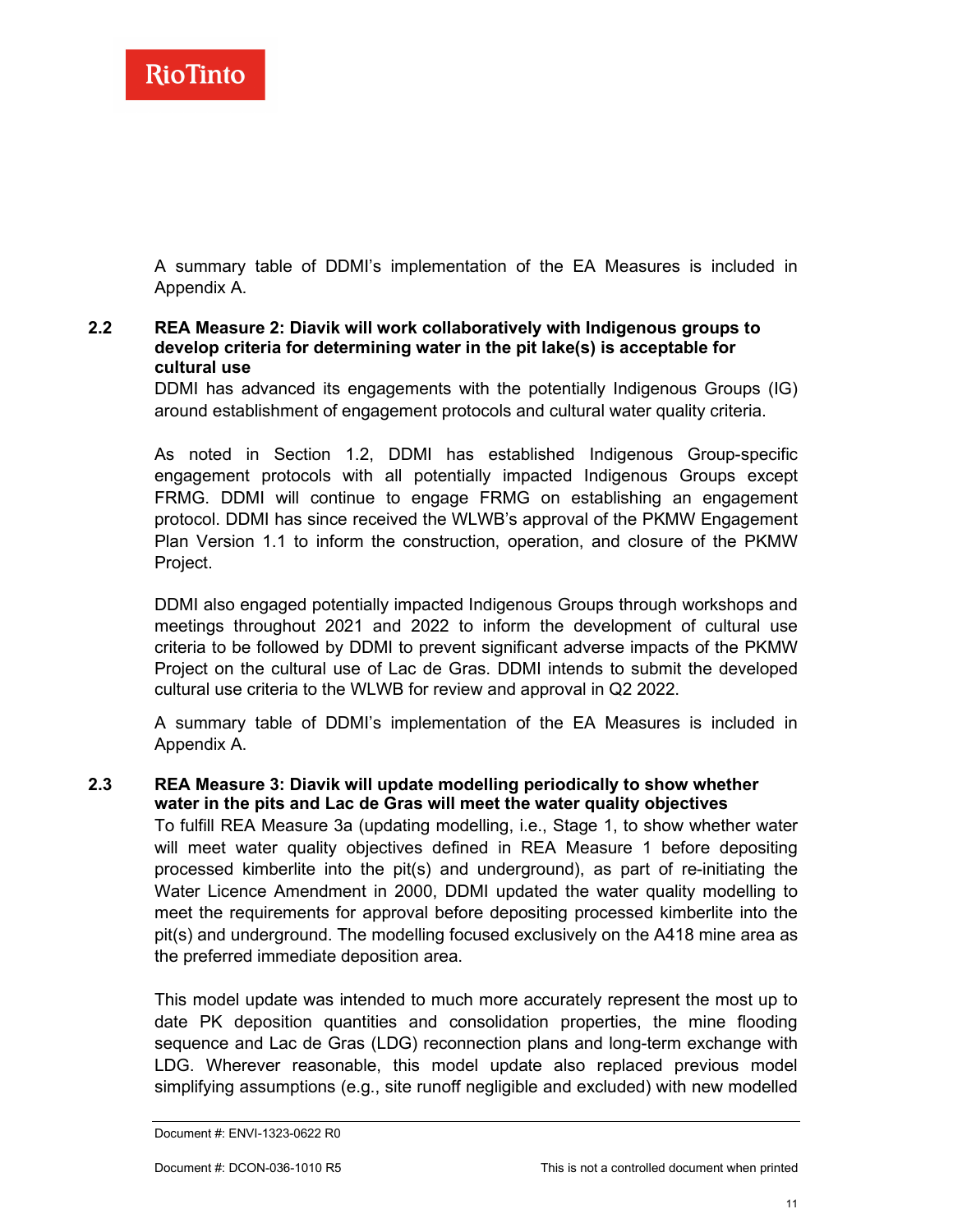processes (e.g., daily site runoff loads to pit lake based on closure chemical and water balance). This complex model framework included: 1) consolidation modelling to estimate the rate of PK consolidation (porewater release) over 200 years; 2) GoldSim volume and mass balance modelling to demonstrate initial conditions in the pit lake; and 3) long-term two-dimensional (2D) CE-QUAL-W2 (W2) modelling to demonstrate vertical movement of PK porewater in the pit lake linked with a threedimensional (3D) MIKE3 flexible mesh modelling to simulate effects into and across LDG. This model framework was subjected to over thirty (30) sensitivity analysis runs intended to simulate the full range of plausible scenarios. The updated predictions of this model are considered sufficiently accurate to inform the necessary internal and external decisions at the current project stage gate.

The key result of this new modelling was that the water quality in the A418 pit lake surface 40 meters remained below AEMP benchmarks over the long term; the WLWB has since approved the aforementioned water quality modelling and issued an Amended Diavik Water Licence with conditions for the PKMW Project.

Following commencement of the PKMW Project, DDMI will complete the following additional water quality modelling:

- Stage 2 Modelling prior to pit filling with Lac de Gras water (incorporating as-built conditions captured from monitoring during the operations phase); and
- Stage 3 Modelling after pit filling but before dike breaching (to allow calibration of model inputs and assumptions from operations and closure phase monitoring).

A summary table of DDMI's implementation of the EA Measures is included in Appendix A.

#### **2.4 REA Measure 4: Diavik will establish an independent review panel for water quality modelling**

<span id="page-13-0"></span>The MVEIRB Measure 3 requires water quality modelling to be periodically updated and reviewed by a the WLWB-approved Independent Review Panel (IRP) as per requirements of REA Measure 4.

The Terms of Reference for the IRP was approved by the WLWB on September 23, 2020 and the panel members were appointed on July 29, 2020. Four (4) virtual

Document #: ENVI-1323-0622 R0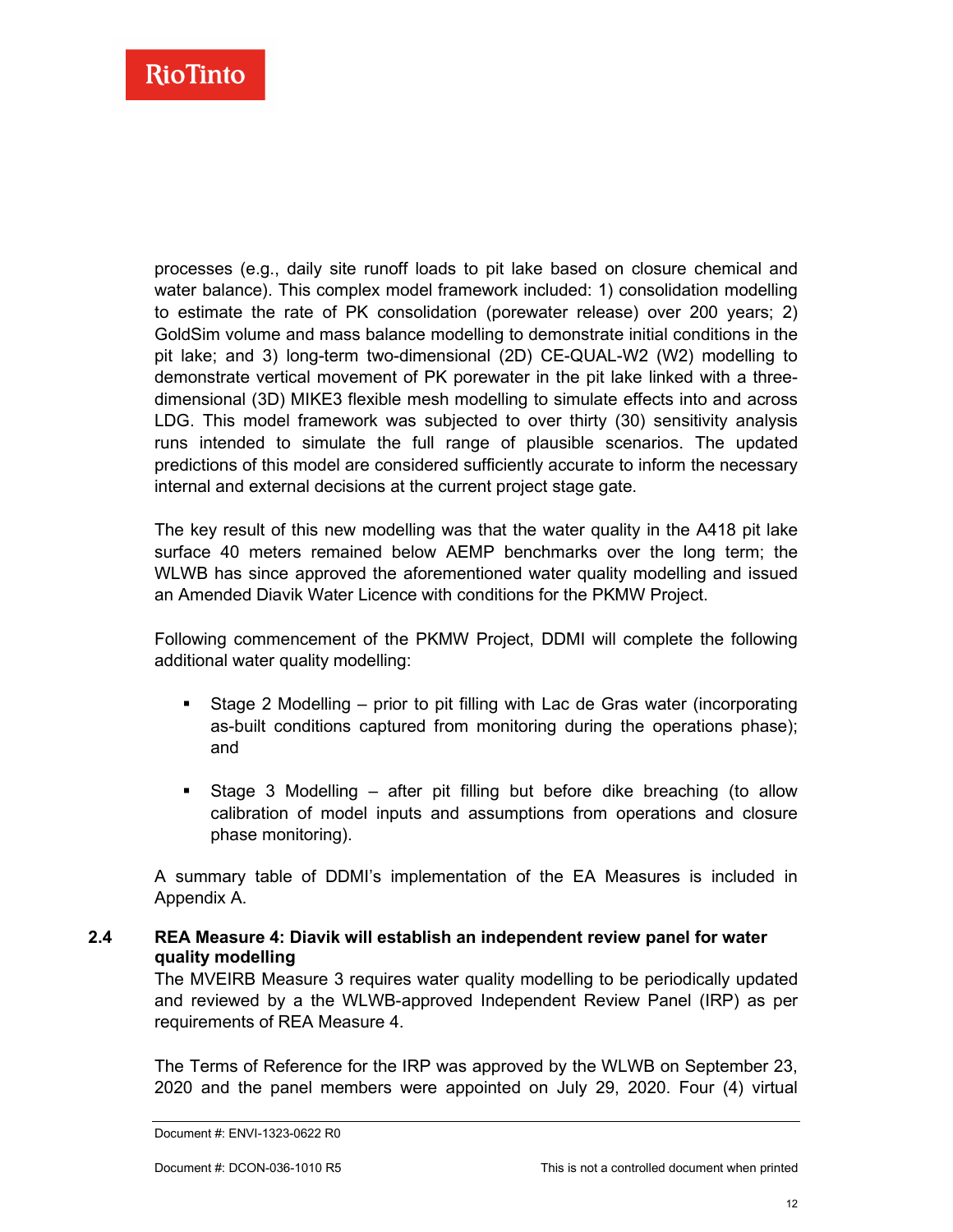meetings were held with the IRP between August 20 and October 1, 2020 to present, review and revise the water quality modelling. DDMI chose to make the meetings open to the public to create a more inclusive and transparent technical review process with opportunities for questions from the public to the IRP. DDMI believes this approach was uniquely successful in allowing interested parties to follow the process and participate as witnesses. DDMI submitted its final report on the updated water quality modelling on October 16, 2020 and as per the Terms of Reference the IRP provided its final report on October 15, 2020. This final report represented the completion of Panel duties related to the first of three (3) independent modelling reviews. The WLWB Public Hearing for Water Licence Amendment was held between December 16 – 18, 2020 and included participation by the IRP as expert witnesses to explain and be questioned on the outcome of their Final [Report.](http://registry.mvlwb.ca/Documents/W2015L2-0001/Diavik%20-%20WL%20Amendment%20-%20PKMW%20-%20Information%20Request%20-%20IRP%20Report%20-%20Oct%2015_20.pdf) This exchange included three (3) days of extensive cross examination of the IRP by all interested parties. On the final day of the Public Hearing the IRP confirmed that as a result of the extensive discussions, the IRP had not identified the need to make any changes to their Final Report which concluded that DDMI's modelling was appropriate and that the software used was of sufficient quality and the IRP confirmed they had no objections with how DDMI proposed to implement the twelve (12) Recommendations included in the IRP's Final Report, most of which related to future data collection to better understand the potential range of uncertainties and inform subsequent model updates and inform adaptive management approaches.

The overarching review conclusions of the IRP were as follows (IRP Final Report page 26):

- 1. The modeling effort put forward to examine the long-term water quality in pit A418 under the Processed Kimberlite to Mine Workings scenario is appropriate and that the modeling software used are of sufficient quality.
- 2. The base case results of the updated model (which includes previously expressed recommendations from the Panel) may be interpreted to show that water quality in the upper 40 m of pit A418 are not expected to exceed the AEMP water quality guidelines.
- 3. Sufficient sensitivity runs have been completed to support the conclusion that water quality in the upper 40 m of A418 is unlikely to be exceeded under anticipated variability in forcing possible upset conditions.

Document #: ENVI-1323-0622 R0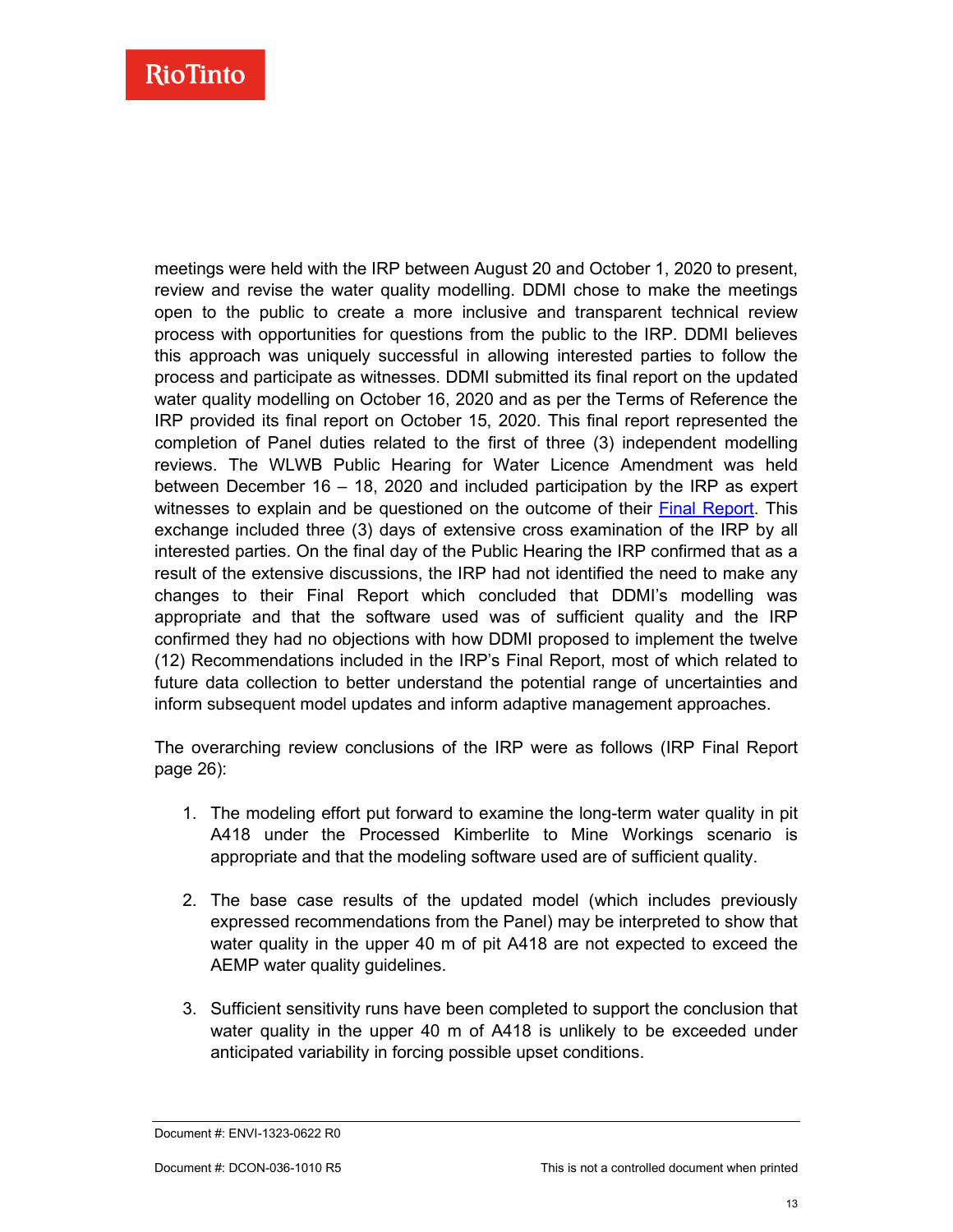A summary table of DDMI's implementation of the EA Measures is included in Appendix A.

<span id="page-15-0"></span>**2.5 REA Measure 5: Diavik will conduct additional and more effective engagement with potentially affected Indigenous communities** DDMI has advanced its engagements with Indigenous Groups (IG) to inform/refine the PKMW design and implementation. As noted in Section 1.2, DDMI has established Indigenous Group-specific engagement protocols with each potentially impacted Indigenous Group except FRMG and received the WLWB's [approval](https://registry.mvlwb.ca/Documents/W2015L2-0001/Diavik%20-%20PKMW%20Engagement%20Plan%20-%20Version%201.1%20-%20Decision%20Letter%20-%20Mar%2030_22.pdf) of the [PKMW Engagement Plan Version 1.1](https://registry.mvlwb.ca/Documents/W2015L2-0001/Diavik%20-%20PKMW%20Engagement%20Plan%20-%20Version%201.1%20-%20Feb%2018_22.pdf) to inform the construction, operation, and closure of the PKMW Project in Q1 2022.

A summary table of DDMI's implementation of the EA Measures is included in Appendix A.

#### **2.6 REA Measure 6: Adaptive management of cultural impacts**

<span id="page-15-1"></span>To mitigate significant cumulative adverse cultural impacts of the PKMW, the MVEIRB requires the Government of the Northwest Territories (GNWT) engage and work with Indigenous intervenors, and the communities they represent, to monitor and adaptively manage adverse impacts on cultural well-being from the PKMW Project, in combination with the Diavik Mine and other diamond mining projects.

Whiles the implementation of REA Measure 6 is the responsibility of the GNWT, DDMI recognizes that its support and that of the other diamond mining projects and operations in the region will enable the GNWT achieve the objectives of this measure. Hence, DDMI will provide information to the GNWT as needed to support the implementation of this measure.

### **3. DIAVIK COMMITMENTS**

<span id="page-15-2"></span>DDMI has completed or advanced the implementation of some its commitments made during the PKMW EA such as updates to water quality modelling and engagement with stakeholders, including potentially affected Indigenous Groups, to establish Indigenous Group-specific engagement protocols and develop cultural use criteria to inform project design and implementation. However, DDMI notes that a majority of its commitments will apply during the operation and closure phases of the PKMW Project.

A summary table of DDMI's implementation of its EA Commitments is included in Appendix B.

Document #: ENVI-1323-0622 R0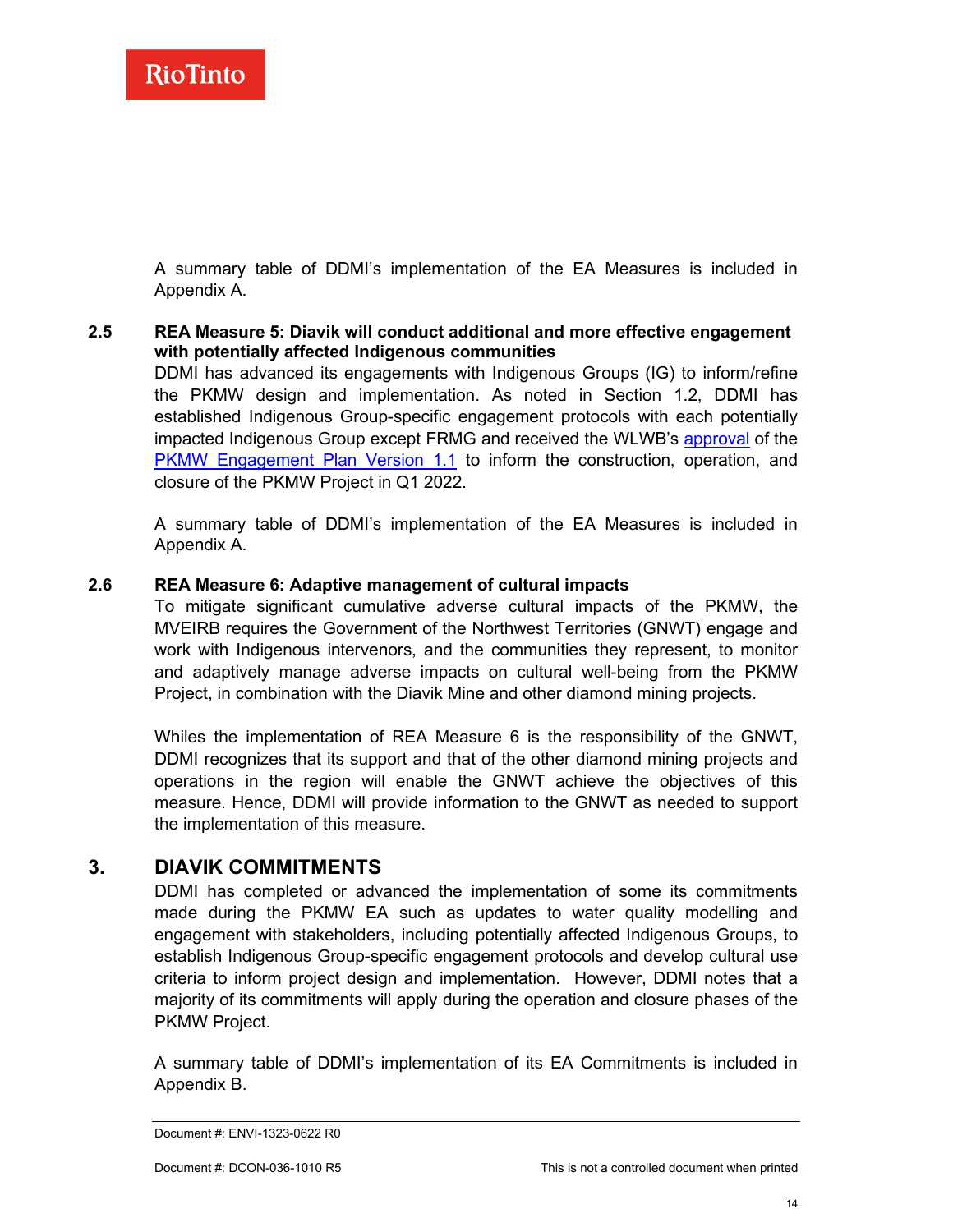### **4. CONCLUSION**

<span id="page-16-0"></span>DDMI continues to engage potentially affected Indigenous Groups to refine project design, including the Construction, Operation, Closure and Post-Closure Phases of the PKMW Project. DDMI is encouraged by the results of its collaboration to date with the potentially impacted Indigenous Groups, including the establishment of Indigenous Group-specific engagement protocols and receipt of an approved PKMW Engagement Plan (Version 1.1) from the WLWB.

Diavik is of the opinion that, with the implementation of the MVEIRB's REA Measures, the PKMW-related conditions in the June 8, 2021 Amended Water Licence, and adaptive management, informed by DDMI's ongoing engagement with potentially affected Indigenous Groups, the PKMW Project will not result in significant adverse impacts to water quality and quantity; cultural use of the area; fish and fish habitat; and other wildlife (specifically caribou, aquatic and migratory birds, and species at risk).

Document #: ENVI-1323-0622 R0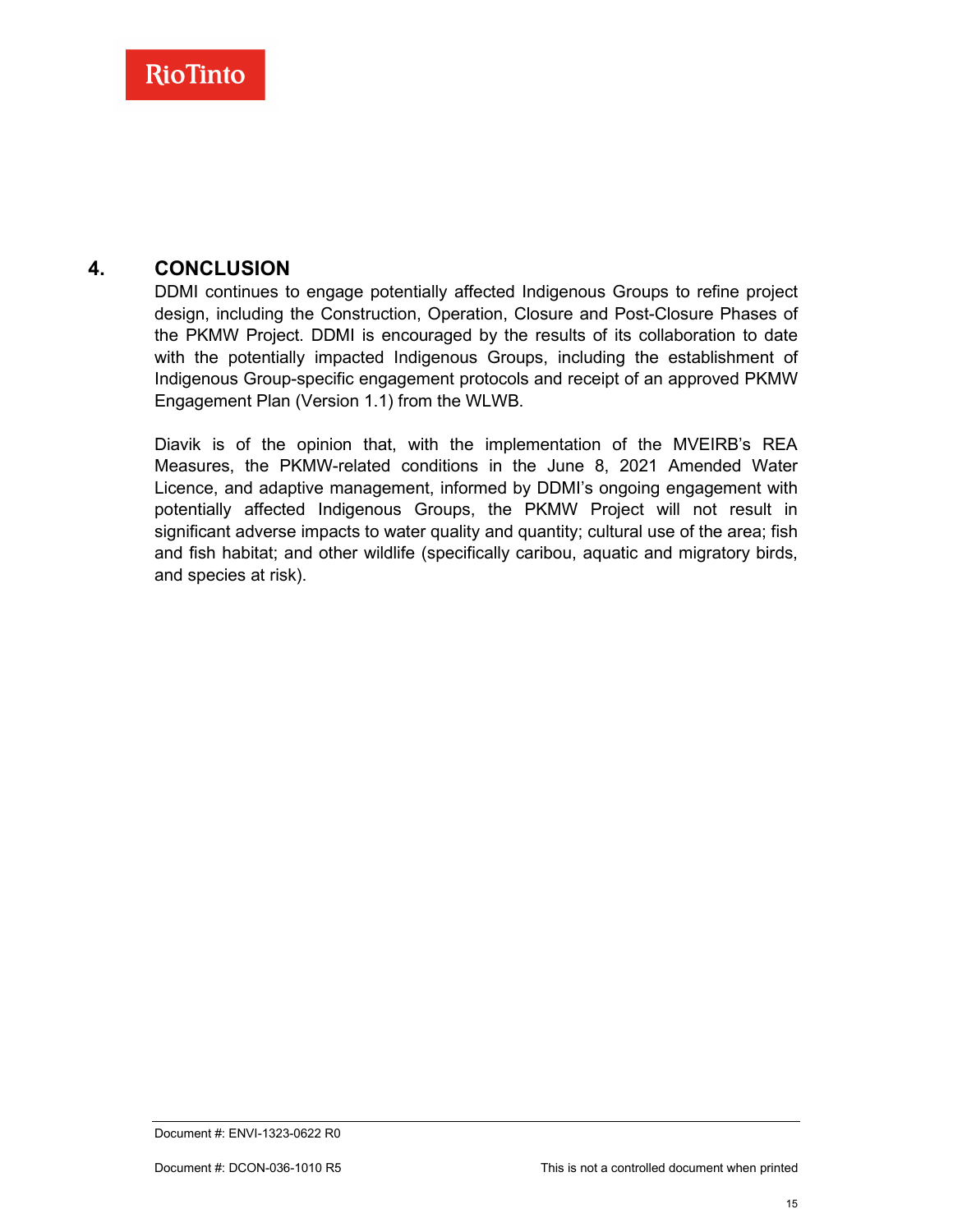

## **APPENDIX A**

# <span id="page-17-0"></span>**Table of PKMW EA Measures Implementation Status**

Document #: ENVI-1323-0622 R0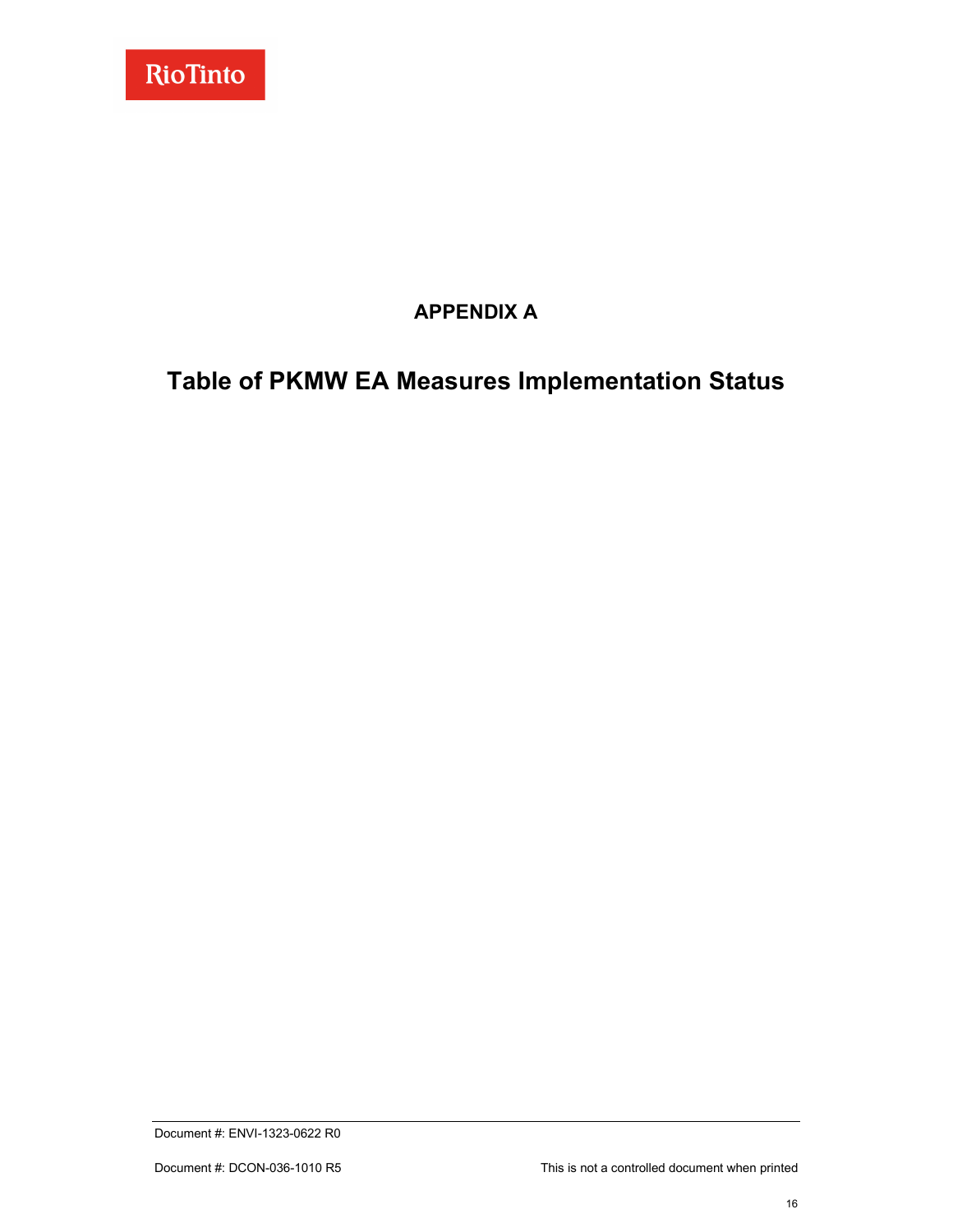|                                                                                                                                                                                            | <b>Measure</b>                                                                                                                                                                                                                                                                                                                                                                                                                                                                                                                                                                                                                                                                                                                                                                                                                                                                                                                                                                                                                                                                                                                                                                                                                                                                                                                                                    |                            | <b>Actions Taken During Reporting Period</b>                                                                                                                                                                                                                                                                                                                                                                                                                                                                                                                                                                                                                                                                                                                                                                                                                                                                                                                                                                                                                                                                                                                                                                                                                                                                                                                                                                                                                                                                                                                                                                                                                                                                                                                                                                                                                                                                                                                                                                                                                                                                                                                | <b>Reference/Applicable Regulatory</b><br><b>Documents</b>                                                                                                                                                                                                                                                                                                                                                                                                                                                   |
|--------------------------------------------------------------------------------------------------------------------------------------------------------------------------------------------|-------------------------------------------------------------------------------------------------------------------------------------------------------------------------------------------------------------------------------------------------------------------------------------------------------------------------------------------------------------------------------------------------------------------------------------------------------------------------------------------------------------------------------------------------------------------------------------------------------------------------------------------------------------------------------------------------------------------------------------------------------------------------------------------------------------------------------------------------------------------------------------------------------------------------------------------------------------------------------------------------------------------------------------------------------------------------------------------------------------------------------------------------------------------------------------------------------------------------------------------------------------------------------------------------------------------------------------------------------------------|----------------------------|-------------------------------------------------------------------------------------------------------------------------------------------------------------------------------------------------------------------------------------------------------------------------------------------------------------------------------------------------------------------------------------------------------------------------------------------------------------------------------------------------------------------------------------------------------------------------------------------------------------------------------------------------------------------------------------------------------------------------------------------------------------------------------------------------------------------------------------------------------------------------------------------------------------------------------------------------------------------------------------------------------------------------------------------------------------------------------------------------------------------------------------------------------------------------------------------------------------------------------------------------------------------------------------------------------------------------------------------------------------------------------------------------------------------------------------------------------------------------------------------------------------------------------------------------------------------------------------------------------------------------------------------------------------------------------------------------------------------------------------------------------------------------------------------------------------------------------------------------------------------------------------------------------------------------------------------------------------------------------------------------------------------------------------------------------------------------------------------------------------------------------------------------------------|--------------------------------------------------------------------------------------------------------------------------------------------------------------------------------------------------------------------------------------------------------------------------------------------------------------------------------------------------------------------------------------------------------------------------------------------------------------------------------------------------------------|
| <b>Measure 1: Diavik will</b><br>meet water quality<br>objectives at closure                                                                                                               | To prevent significant adverse impacts on the cultural use of Lac<br>de Gras, Diavik will design and operate the Project so that water in<br>at least the top 40 meters of the pit lake(s) at closure and post-<br>closure meets the following objectives:<br>Water quality objective 1: safe for people, aquatic life, and<br>wildlife<br>Water quality objective 2: suitable for cultural use (see Measure<br>2)<br>Diavik will not put processed kimberlite into the pits until it<br>demonstrates through updated modelling (see Measure 3a) that<br>water in the pit lake(s) will meet these objectives.<br>Diavik will neither partially nor fully reconnect the pit lake(s) to Lac<br>de Gras until it demonstrates through updated modelling (see<br>Measure 3c) and monitoring that water in the pit lake(s) will meet<br>these objectives.<br>Diavik will update all relevant monitoring plans and management<br>program to ensure these objectives are met, including updating<br>the Aquatic Effects Monitoring Program Response Framework to<br>include action levels, triggers for response and potential mitigation<br>options. The Wek'èezhìi Land and Water Board will review and<br>approve any updates to plans required under the water licence<br>and land use permit before processed kimberlite is put into the<br>pit(s) and underground. | Responsible<br><b>DDMI</b> | In 2021, Diavik Diamond Mines (2012) (DDMI) advanced engagements with<br>Indigenous Groups around cultural water use criteria (see Measure 2) and<br>engagement protocols (see Measure 5) culminating in the WLWB's approval<br>of the Diavik Engagement Plan Version 1.1 for the PKMW Project. DDMI's<br>engagement with stakeholders, including potentially impacted Indigenous<br>Groups, to inform the establishment of water quality criteria regarding<br>cultural use is ongoing. A draft of cultural use criteria informed by Diavik's<br>engagement with potentially impacted Indigenous Groups will be submitted<br>to the WLWB for review and approval prior to deposition of PK in the A418<br>Mine Workings.<br>DDMI submitted its final report on the updated water quality modelling for<br>the deposition of PK to the WLWB on October 16, 2020, as part of the post-EA<br>Water Licence Amendment Process. The Diavik Water Licence Amendment to<br>enable execution of the PKMW Project was approved by the WLWB on June<br>8, 2021. Model Iterations 4 (i.e., Stage 2: before filling pit(s) with Lac de Gras<br>water) and Model Iteration 5 (i.e. Stage 3: before reconnecting pit(s) and Lac<br>de Gras) are anticipated to be completed in years 2025+ (see Measure 3) and<br>will undergo WLWB review and approval prior to implementation of these<br>stages of the Project.<br>Proposed updates to DDMI monitoring and management plans to inform<br>monitoring and mitigation measures for the PKMW Project were provided in<br>Section 3.2 of the Project Summary provided on September 17,2020 as part<br>of DDMI's response to the WLWB's Information Request issued to DDMI as<br>part of the post-EA Water Licence Amendment Process. To date, the Diavik<br>Contingency Plan Version 23, updated to reflect the PKMW Project, has<br>received conditional WLWB approval and an updated PK Management Plan<br>Version 7 to address the PKMW Project, including water quality monitoring,<br>will be submitted to the WLWB for review at least 6 months prior to<br>commencement of PK deposition in the A418 mine workings. | October 16, 2020 DDMI Response to the<br><b>WLWB Information Request Attachment #2</b><br>re: PKMW Post EA Information Package -<br><b>Additional Information</b><br>Section 3.2 of PKMW Project Summary as<br>part of DDMI Partial Response to the WLWB<br><b>Information Request Re: Water License</b><br>Amendment Request for the Deposition of PK<br>into Mine Working<br>Amended Diavik Water Licence, June 8, 2021<br>Diavik Engagement Plan Version 1.1<br><b>Diavik Contingency Plan Version 23</b> |
| <b>Measure 2: Diavik will</b><br>work collaboratively<br>with Indigenous groups<br>to develop criteria for<br>determining water in<br>the pit lake(s) is<br>acceptable for cultural<br>use | Diavik will develop clear, measurable, and meaningful criteria to<br>determine if water is suitable for cultural use (see Measure 1,<br>water quality objective 2). Diavik will work directly, in a culturally<br>appropriate manner, with Traditional Knowledge holders and<br>other experts identified by Indigenous intervenors in developing<br>these criteria. The Wek'èezhìi Land and Water Board will review<br>and approve these criteria before Diavik puts processed kimberlite<br>into the pit(s) and underground.<br>Diavik will support involvement of communities represented by<br>the Indigenous intervenors to develop and implement long-term<br>monitoring, informed by Traditional Knowledge, of the pit lake(s)                                                                                                                                                                                                                                                                                                                                                                                                                                                                                                                                                                                                                              | <b>DDMI</b>                | In 2021, Diavik Diamond Mines (2012) (DDMI) advanced engagements with<br>potentially impacted Indigenous Groups (IGs) around cultural water criteria.<br>Once a draft of cultural use criteria informed by Diavik's engagement with<br>potentially impacted Indigenous Groups is established, it will be submitted to<br>the WLWB for review and approval prior to commencement of deposition of<br>PK in the A418 Mine Workings. A summary of progress made in Diavik's<br>engagement with IGs on cultural use criteria is highlighted below:<br>Kitikmeot Inuit Association: Completed cultural water quality criteria<br>workshop on October 13-14, 2020. Completed cultural water quality<br>criteria verification session on September 16, 2021.<br>Łutsel K'e Dene First Nation: Completed cultural water quality criteria<br>workshop on September 24 and December 3, 2020. Completed                                                                                                                                                                                                                                                                                                                                                                                                                                                                                                                                                                                                                                                                                                                                                                                                                                                                                                                                                                                                                                                                                                                                                                                                                                                                |                                                                                                                                                                                                                                                                                                                                                                                                                                                                                                              |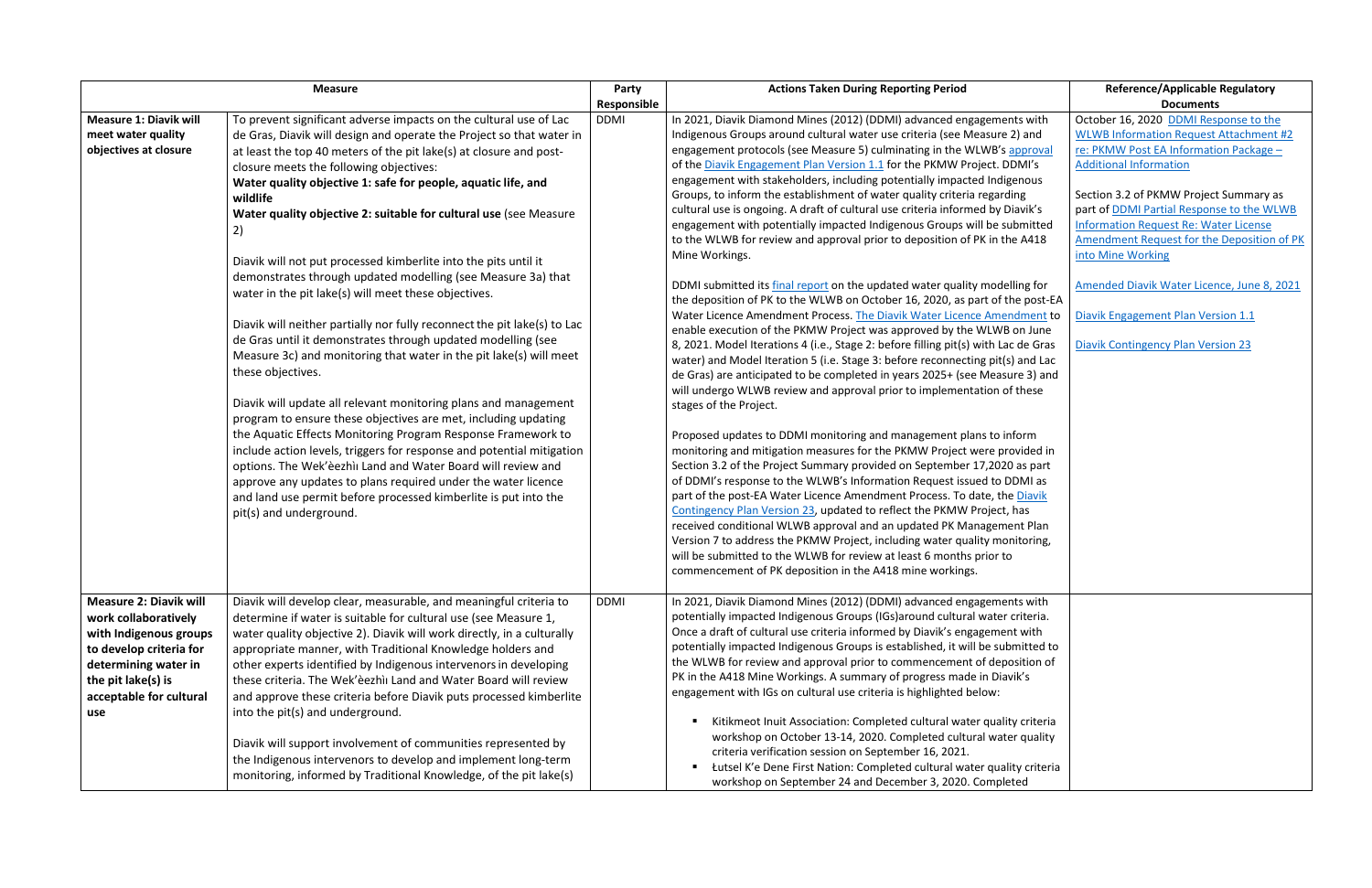|                                                                                                                                                                        | using the criteria developed above. These programs will be in<br>place before reconnection occurs.                                                                                                                                                                                                                                                                                                                                                                                                                                                                                                                                                                                                                                                                                                                                                                                                                                                                                                                                                                                                                                                                                            |             | cultural water quality criteria verification session on October 20,<br>2021.<br>North Slave Métis Alliance: Completed cultural water quality criteria<br>workshop on September 22-23, 2020. Completed cultural water<br>quality criteria verification session on October 20, 2021.<br>Tłįcho Government: Completed cultural water quality criteria<br>workshop on November 5, 12-13, 2020. Completed cultural water<br>quality criteria verification session on November 8, 2021.<br>Yellowknives Dene First Nation: Completed cultural water quality<br>criteria workshop on June 3-4, 2021. Proposed cultural water quality<br>criteria submitted by Diavik to YKDFN for review/discussion on August<br>23, 2021. Diavik's discussion with YKDFN are ongoing.<br>Deninu Kué First Nation: Completed cultural water quality criteria<br>workshop on May 12-13, 2021. Completed cultural water quality<br>criteria verification session on November 30, 2021.<br>Northwest Territory Métis Nation: Completed cultural water quality<br>criteria workshop on May 3-4, 2021. Proposed cultural water quality<br>criteria submitted by Diavik to NWTMN for review/dicussion on<br>August 23, 2021. Diavik's discussion with NWTMN are ongoing.<br>Fort Resolution Métis Government: A draft of the proposed cultural<br>water quality criteria shared with FRMG leadership in a meeting on<br>September 16, 2021. Diavik continues its efforts to engage FRMG on<br>the development of cultural water quality criteria.<br>See Measure 6 regarding DDMI support for long-term monitoring program. |                                                                                                                                                                                                                                                  |
|------------------------------------------------------------------------------------------------------------------------------------------------------------------------|-----------------------------------------------------------------------------------------------------------------------------------------------------------------------------------------------------------------------------------------------------------------------------------------------------------------------------------------------------------------------------------------------------------------------------------------------------------------------------------------------------------------------------------------------------------------------------------------------------------------------------------------------------------------------------------------------------------------------------------------------------------------------------------------------------------------------------------------------------------------------------------------------------------------------------------------------------------------------------------------------------------------------------------------------------------------------------------------------------------------------------------------------------------------------------------------------|-------------|------------------------------------------------------------------------------------------------------------------------------------------------------------------------------------------------------------------------------------------------------------------------------------------------------------------------------------------------------------------------------------------------------------------------------------------------------------------------------------------------------------------------------------------------------------------------------------------------------------------------------------------------------------------------------------------------------------------------------------------------------------------------------------------------------------------------------------------------------------------------------------------------------------------------------------------------------------------------------------------------------------------------------------------------------------------------------------------------------------------------------------------------------------------------------------------------------------------------------------------------------------------------------------------------------------------------------------------------------------------------------------------------------------------------------------------------------------------------------------------------------------------------------------------------------------------------------------------------|--------------------------------------------------------------------------------------------------------------------------------------------------------------------------------------------------------------------------------------------------|
| <b>Measure 3: Diavik will</b><br>update modelling<br>periodically to show<br>whether water in the<br>pits and Lac de Gras will<br>meet the water quality<br>objectives | To mitigate significant adverse impacts on the cultural use of Lac<br>de Gras, Diavik will update its modelling to show whether water<br>will meet water quality objectives defined in Measure 1 at the<br>following stages of the Project:<br>a) Before depositing processed kimberlite into the pit(s) and<br>underground<br>b) Before filling the pit(s) with water from Lac de Gras: This<br>update will include the detailed conditions of the processed<br>kimberlite in the pit(s) and the planned pore water layer depth.<br>c) Before reconnecting (partially or fully) the pit lake(s) containing<br>processed kimberlite to Lac de Gras: This update to the model will<br>include real data from monitoring of the pit lake(s) to calibrate the<br>model predictions.<br>These updates will address deficiencies identified by model review<br>and include all available and relevant input data, to better<br>understand (at minimum):<br>i. consolidation and behaviour of fine processed kimberlite<br>and extra-fine processed kimberlite in the pit lake(s)<br>ii. water quality in the pit lake(s)<br>ΪĹ.<br>iii. long-term stability of meromixis in the pit lake(s)<br>iii | <b>DDMI</b> | On October 16, 2020, DDMI submitted to the WLWB an updated Water<br>Quality Model Iteration 3 for Stage 1 (i.e. water quality before processed<br>kimberlite deposition) with a focus on the A418 Mine Workings as a part of<br>DDMI's Immediate Deposition Plan. Results of this updated modelling<br>indicated that water quality in the top 40 m of the A418 pit lake remained<br>below AEMP benchmarks over a 200-year period. The Water Quality Model<br>(i.e. water quality before processed kimberlite deposition) was approved by<br>the WLWB as part of its June 8, 2021 issuance of an Amended Diavik Water<br>Licence for the PKMW Project.<br>Model Iterations 4 and 5 i.e., Stage 2: before filling pit(s) with water from Lac<br>de Gras) and Stage 3: before reconnecting (partially or full) the pit lake(s)<br>containing processed kimberlite to Lac de Gras) are scheduled to coincide<br>with applicable project phases in year 2025+ and will undergo Independent<br>Review Panel (IRP) and WLWB approval.                                                                                                                                                                                                                                                                                                                                                                                                                                                                                                                                                                | October 16, 2020 Stage 1 updated modelling<br>DDMI Partial Response to the WLWB<br><b>Information Request Re: Water License</b><br>Amendment Request for the Deposition of PK<br>into Mine Working<br>Amended Diavik Water Licence, June 8, 2021 |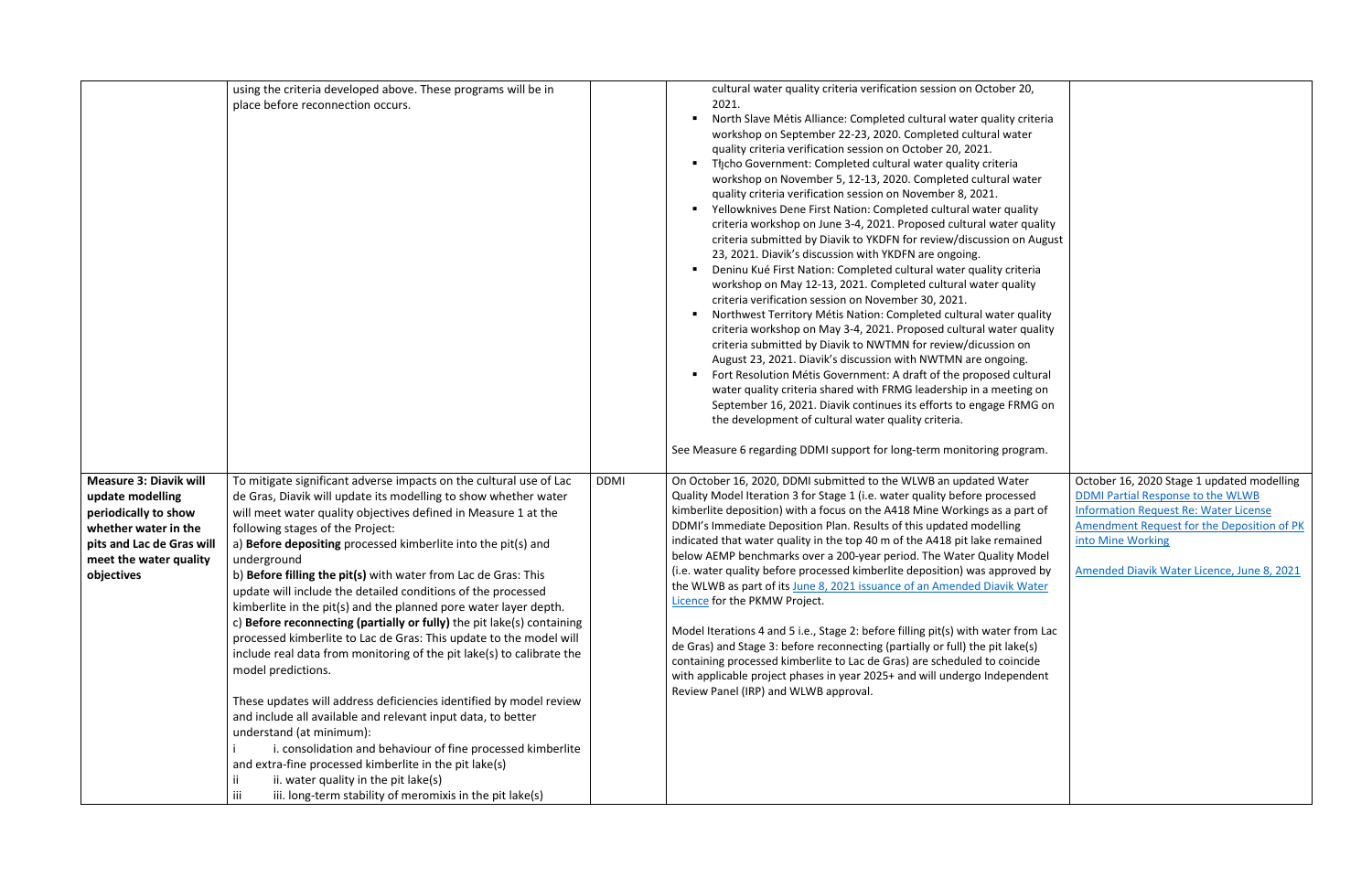|                               | iv. spatial extent of effects on water quality in Lac de Gras<br>iv   |             |                                                                                   |                                              |
|-------------------------------|-----------------------------------------------------------------------|-------------|-----------------------------------------------------------------------------------|----------------------------------------------|
|                               |                                                                       |             |                                                                                   |                                              |
|                               | Diavik will update all relevant monitoring plans and management       |             |                                                                                   |                                              |
|                               | programs under the supervision and authority of the Wek'eezhii        |             |                                                                                   |                                              |
|                               | Land and Water Board to ensure they are collecting all necessary      |             |                                                                                   |                                              |
|                               | input information for updated modelling.                              |             |                                                                                   |                                              |
|                               | The Wek'eezhii Land and Water Board will review and approve all       |             |                                                                                   |                                              |
|                               | plans for updated modelling.                                          |             |                                                                                   |                                              |
| <b>Measure 4: Diavik will</b> | To prevent significant adverse impacts on cultural use of Lac de      | <b>DDMI</b> | DDMI submitted the Terms of Reference (ToR) on March 26, 2020 along with          | Diavik Mines PKMW Hydrodynamic and           |
| establish an                  | Gras, Diavik will establish and fund an independent review panel      |             | six (6) Independent Review Panel (IRP) member candidates with expertise in        | <b>Water Quality Monitoring Independent</b>  |
| independent review            | for the updated modelling described in Measure 3.                     |             | hydrodynamic water quality monitoring and extra-fine processed kimberlite         | <b>Review Panel Final Report</b>             |
|                               |                                                                       |             | or clay hydrodynamics.                                                            | <b>PKMW Public Hearing IRP Presentation</b>  |
| panel for water quality       |                                                                       |             |                                                                                   |                                              |
| modelling                     | Diavik will develop the terms of reference for this panel for         |             | On June 8, 2020 the WLWB released its decision to approve the ToR and             |                                              |
|                               | approval by the Wek'èezhìi Land and Water Board. The Wek'èezhìi       |             | provided Parties an opportunity to recommend additional IRP member                | October 16, 2020 Stage 1 updated modelling   |
|                               | Land and Water Board will engage Diavik and intervenors to            |             | candidates. The final list of Panel members were selected by the WLWB on          | DDMI Partial Response to the WLWB            |
|                               | identify and select panel members with appropriate expertise in:      |             | July 29, 2020.                                                                    | <b>Information Request Re: Water License</b> |
|                               | • hydrodynamic water quality modelling, and                           |             |                                                                                   | Amendment Request for the Deposition of PK   |
|                               | • extra-fine processed kimberlite or clay hydrodynamics.              |             | In 2020, DDMI hosted four (4) open to public meetings with the IRP:               | into Mine Working                            |
|                               |                                                                       |             | August 20 (Panel introduction),                                                   |                                              |
|                               | The terms of reference and panel member selection will be             |             | September 10 (Diavik Modelling presentation),                                     | Amended Diavik Water Licence, June 8, 2021   |
|                               | approved in a timeframe that leaves adequate time for it to carry     |             | September 24 (Panel initial findings) and                                         |                                              |
|                               | out the tasks below.                                                  |             | October 1 (Draft Review discussion)                                               |                                              |
|                               | For each modelling update defined in Measure 3, the panel will        |             |                                                                                   |                                              |
|                               | review and make recommendations on:                                   |             | On October 15, 2020, the IRP provided a final report to the WLWB that             |                                              |
|                               | a) model selection and design,                                        |             | detailed the IRP's review and conclusions regarding DDMI's PKMW                   |                                              |
|                               | b) model input data, assumptions, and processes,                      |             | Hydrodynamic and Water Quality modelling. The updated modeling and IRP            |                                              |
|                               | c) monitoring requirements for informing the modelling process,       |             | review and conclusions were discussed over the three-day Public Hearing,          |                                              |
|                               | and                                                                   |             | December 16-18, 2020, hosted by the WLWB as part of the post-EA Water             |                                              |
|                               | d) model results.                                                     |             | Licence Amendment Process. The IRP concluded that the modelling                   |                                              |
|                               |                                                                       |             | conducted by DDMI is adequate for the purposes of predicting water quality        |                                              |
|                               | The panel will provide reports to the Wek'eezhii Land and Water       |             | associated with the deposition of processed kimberlite (PK) in the A418 mine      |                                              |
|                               | Board for inclusion on its public registry. Diavik will report to the |             | workings and that DDMI's prediction that water quality in the top 40 m of         |                                              |
|                               | Wek'èezhìi Land and Water Board and communities about how it          |             | A418 pit, following PK deposition, will remain below AEMP benchmarks is           |                                              |
|                               | responded to panel recommendations. If Diavik does not accept,        |             | reasonable.                                                                       |                                              |
|                               | or modifies, panel recommendations, it will explain why and           |             | The WLWB approved the updated water quality modelling (Stage 1: water             |                                              |
|                               | provide reasons. The Wek'èezhìi Land and Water Board will             |             | quality before processed kimberlite deposition) as part of the post-EA Water      |                                              |
|                               | consider panel reports and Diavik's responses when reviewing and      |             | Licence Amendment Process and issued an Amended Diavik Water Licence for          |                                              |
|                               | approving any plans for updated modelling.                            |             | the PKMW Project on June 8, 2021.                                                 |                                              |
|                               |                                                                       |             |                                                                                   |                                              |
|                               |                                                                       |             | Model Iterations 4 and 5 i.e., Stage 2: before filling pit(s) with water from Lac |                                              |
|                               |                                                                       |             | de Gras) and Stage 3: before reconnecting (partially or full) the pit lake(s)     |                                              |
|                               |                                                                       |             | containing processed kimberlite to Lac de Gras) are scheduled to coincide         |                                              |
|                               |                                                                       |             | with applicable project phases in year 2025+ and will undergo Independent         |                                              |
|                               |                                                                       |             | Review Panel (IRP) and WLWB approval.                                             |                                              |
|                               |                                                                       |             |                                                                                   |                                              |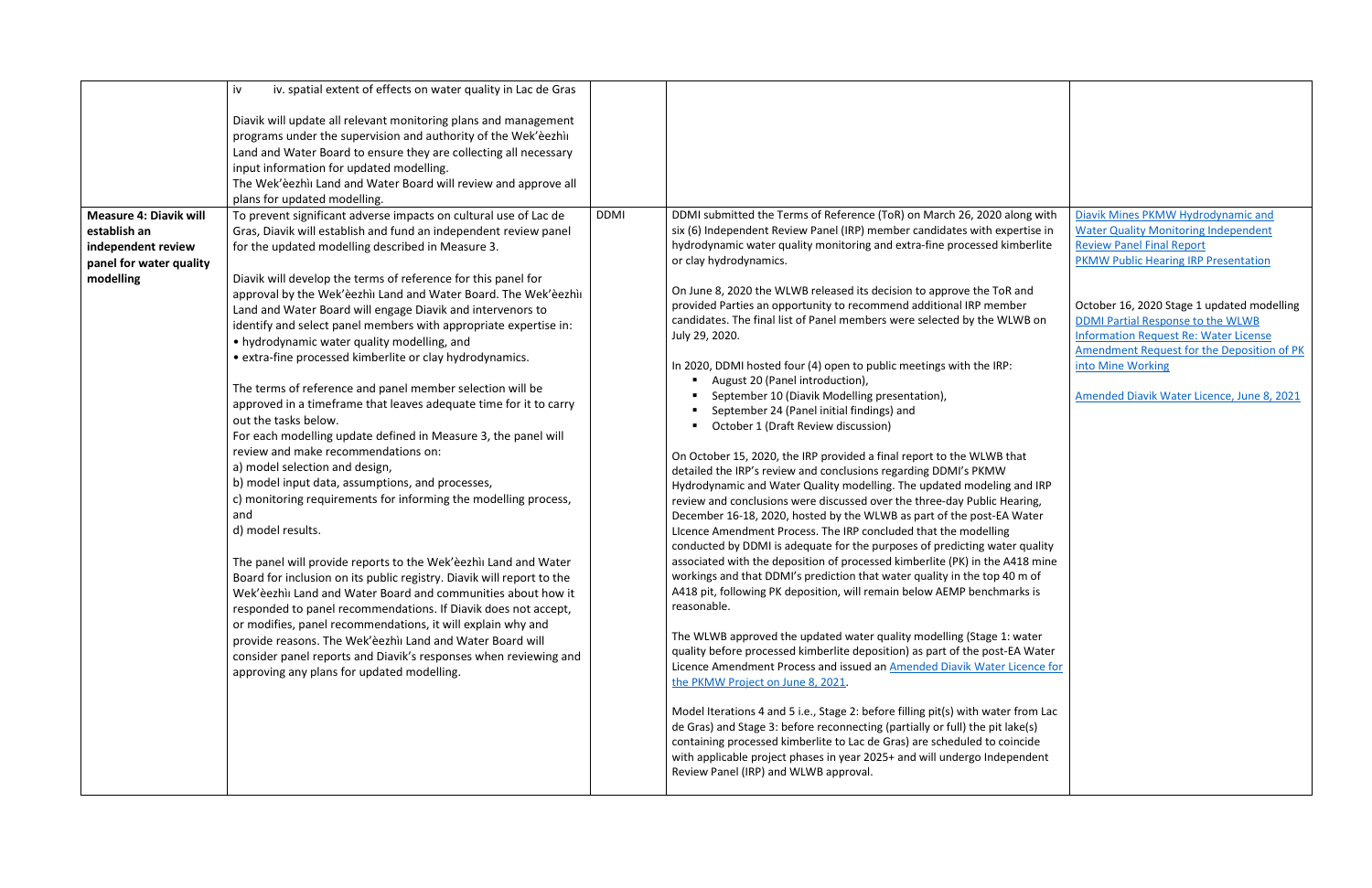| <b>Measure 5: Diavik will</b><br>conduct additional and<br>more effective<br>engagement with<br>potentially affected<br><b>Indigenous communities</b> | Diavik will conduct additional and more effective engagement with<br>potentially affected Indigenous communitiess9 to accomplish<br>Measures 2, 3, and 4 and prevent significant adverse impacts on<br>cultural use of Lac de Gras from this Project. Diavik's engagement<br>for this Project will:<br>a) include all potentially affected Indigenous communities,<br>b) ensure potentially affected Indigenous communities' access to<br>meaningful and plain language results from monitoring programs,<br>c) include Traditional Knowledge in monitoring plans and<br>management programs,<br>d) enhance opportunities for potentially affected Indigenous<br>communities to provide feedback directly to Diavik about the<br>Project, its potential impacts, and mitigation options, and,<br>e) include reporting back to potentially affected Indigenous<br>communities on how Diavik acted (or reasons for not acting) in<br>response to feedback from communities.<br>As part of its engagement for this Project, Diavik will collaborate<br>with each potentially affected Indigenous community individually<br>to develop meaningful engagement protocols that are culturally<br>appropriate to each group. At a minimum, each of these<br>engagement protocols will describe:<br>how often Diavik will engage to discuss the Project,<br>an updated contact list for each potentially affected<br>II.<br>Indigenous community, relevant to specific purposes for<br>engagement (listing contacts such as community<br>government staff, technical consultants, Traditional<br>Knowledge advisors, community leadership), and,<br>preferred engagement methods, frequency, and triggers.<br>iii.<br>Diavik will submit an updated engagement plan incorporating this<br>measure for review and approval by the Wek'eezhii Land and<br>Water Board with sufficient time for the engagement to inform<br>Measures 2-4. | <b>DDMI</b> | Also see Measures 2 and 3.<br>Following Ministerial approval of the PKMW Project and the WLWB's issuance<br>of an Amended Diavik Water Water Licence in June 2021, the Board reviewed<br>and approved DDMI's PKMW Engagement Plan Version 1.1, informed by<br>engagement protocols with potentially Impacted Indigenous groups, on<br>March 30, 2022.<br>To date, DDMI has established engagement protocols with the following<br>potentially impacted Indigenous Groups:<br>Łutsel K'e Dene First Nation<br>North Slave Métis Alliance Deninu Kue First Nation<br>Northwest Territory Métis Nation<br>Thcho Government<br>Kitikmeot Inuit Association<br>Yellowknives Dene First Nation<br>DDMI will continue to attempt to reach agreement with FRMG regarding an<br>engagement protocol. |
|-------------------------------------------------------------------------------------------------------------------------------------------------------|-------------------------------------------------------------------------------------------------------------------------------------------------------------------------------------------------------------------------------------------------------------------------------------------------------------------------------------------------------------------------------------------------------------------------------------------------------------------------------------------------------------------------------------------------------------------------------------------------------------------------------------------------------------------------------------------------------------------------------------------------------------------------------------------------------------------------------------------------------------------------------------------------------------------------------------------------------------------------------------------------------------------------------------------------------------------------------------------------------------------------------------------------------------------------------------------------------------------------------------------------------------------------------------------------------------------------------------------------------------------------------------------------------------------------------------------------------------------------------------------------------------------------------------------------------------------------------------------------------------------------------------------------------------------------------------------------------------------------------------------------------------------------------------------------------------------------------------------------------------------------------------------------------------------------------|-------------|---------------------------------------------------------------------------------------------------------------------------------------------------------------------------------------------------------------------------------------------------------------------------------------------------------------------------------------------------------------------------------------------------------------------------------------------------------------------------------------------------------------------------------------------------------------------------------------------------------------------------------------------------------------------------------------------------------------------------------------------------------------------------------------------|
| <b>Measure 6: Adaptive</b><br>management of cultural<br>impacts                                                                                       | To mitigate significant cumulative adverse cultural impacts of the<br>Project, the Government of the Northwest Territories will engage<br>and work with Indigenous intervenors, and the communities they<br>represent, to monitor and adaptively manage adverse impacts on<br>cultural well-being from the Project, in combination with the<br>Diavik Mine and other diamond mining projects.<br>The Government of the Northwest Territories will support the<br>Indigenous intervenors to develop community-specific cultural<br>well-being indicators to monitor and evaluate cultural well-being                                                                                                                                                                                                                                                                                                                                                                                                                                                                                                                                                                                                                                                                                                                                                                                                                                                                                                                                                                                                                                                                                                                                                                                                                                                                                                                           | <b>GNWT</b> | DDMI is not responsible for the implementation of Measure 6. However,<br>DDMI will provide information to the GNWT as needed to support the<br>implementation of this measure.                                                                                                                                                                                                                                                                                                                                                                                                                                                                                                                                                                                                              |

|                                          | <b>PKMW Engagement Plan Version 1.1</b>                      |
|------------------------------------------|--------------------------------------------------------------|
| 's issuance<br>reviewed<br>ed by<br>, on | <b>WLWB Approval of PKMW Engagement Plan</b><br>Version 1.1. |
| wing                                     |                                                              |
|                                          |                                                              |
| rding an                                 |                                                              |
|                                          |                                                              |
|                                          |                                                              |
|                                          |                                                              |
|                                          |                                                              |
| ever,<br>he                              | Not applicable.                                              |
|                                          |                                                              |
|                                          |                                                              |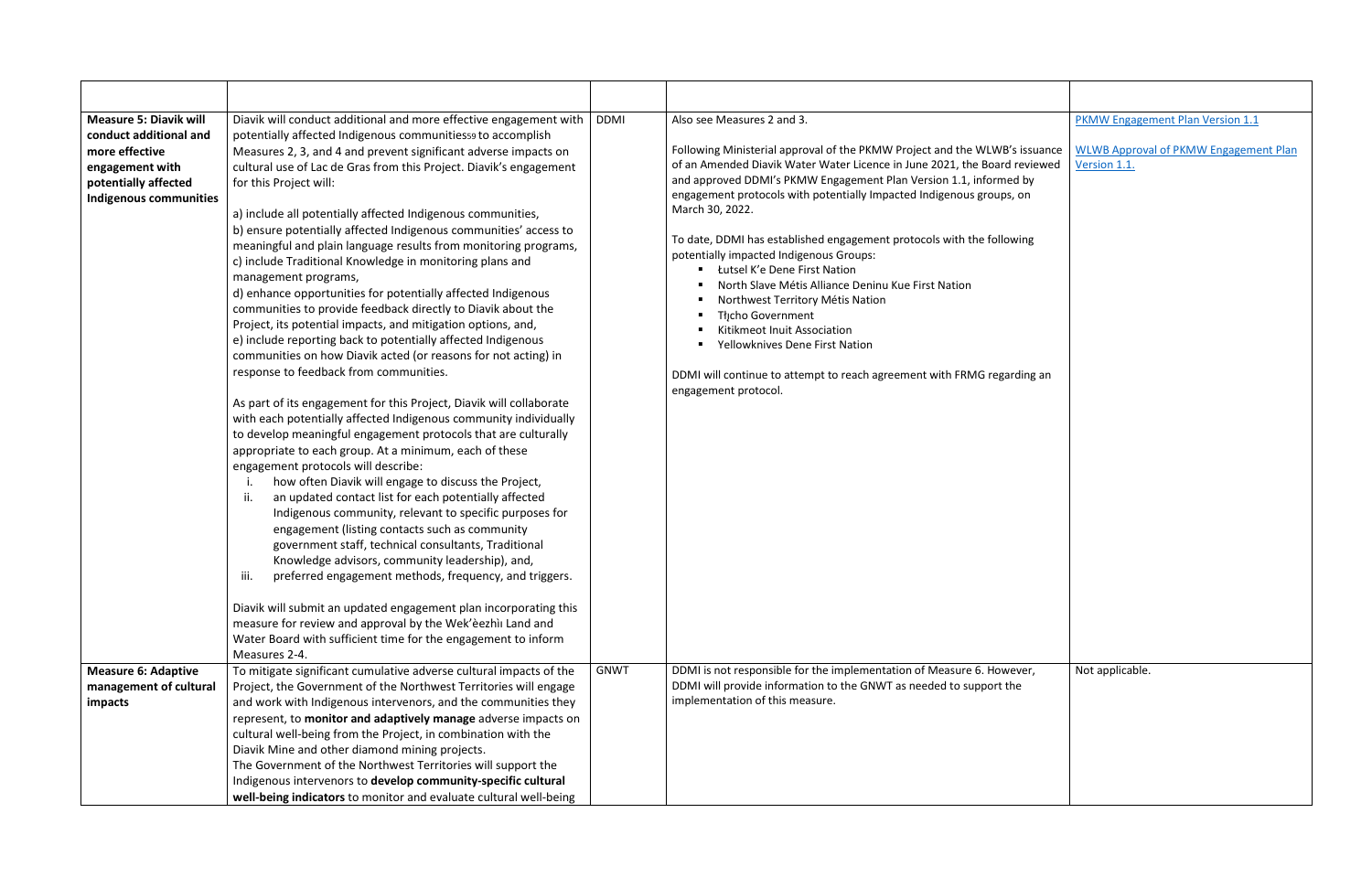| impacts associated with the Project, in combination with other       |  |
|----------------------------------------------------------------------|--|
| diamond mining projects.                                             |  |
| The Government of the Northwest Territories will meet with           |  |
| potentially affected Indigenous communities61 within one year of     |  |
| Ministerial approval of this Report of Environmental Assessment,     |  |
| and annually afterwards (or as agreed to by the Indigenous           |  |
| Intervenors), to:                                                    |  |
| a) prioritize cultural well-being impacts related to the Project and |  |
| other diamond mines, as identified by communities and by the         |  |
| Government of the Northwest Territories,                             |  |
| b) evaluate the effectiveness of Government of the Northwest         |  |
| Territories programs or other programs to address these identified   |  |
| impacts, and                                                         |  |
| c) discuss improvements to existing Government of the Northwest      |  |
| Territories programs to mitigate identified impacts, new             |  |
| Government of Northwest Territories programs, or support for         |  |
| new community-based programs.                                        |  |
| The Government of the Northwest Territories will submit an           |  |
| annual progress report on the three items above to the               |  |
| Indigenous intervenors, describing its engagement on and             |  |
| adaptive management of cultural impacts, and the Government of       |  |
| the Northwest Territories' plans to help address identified          |  |
| impacts.                                                             |  |
| Wherever feasible, the Government of the Northwest Territories       |  |
| should coordinate and collaborate with Diavik and the other          |  |
| diamond mining operators in the Northwest Territories when           |  |
| carrying out this measure.                                           |  |
| Outcomes of this measure should be used, where relevant and          |  |
| available, to inform work on other measures.                         |  |
|                                                                      |  |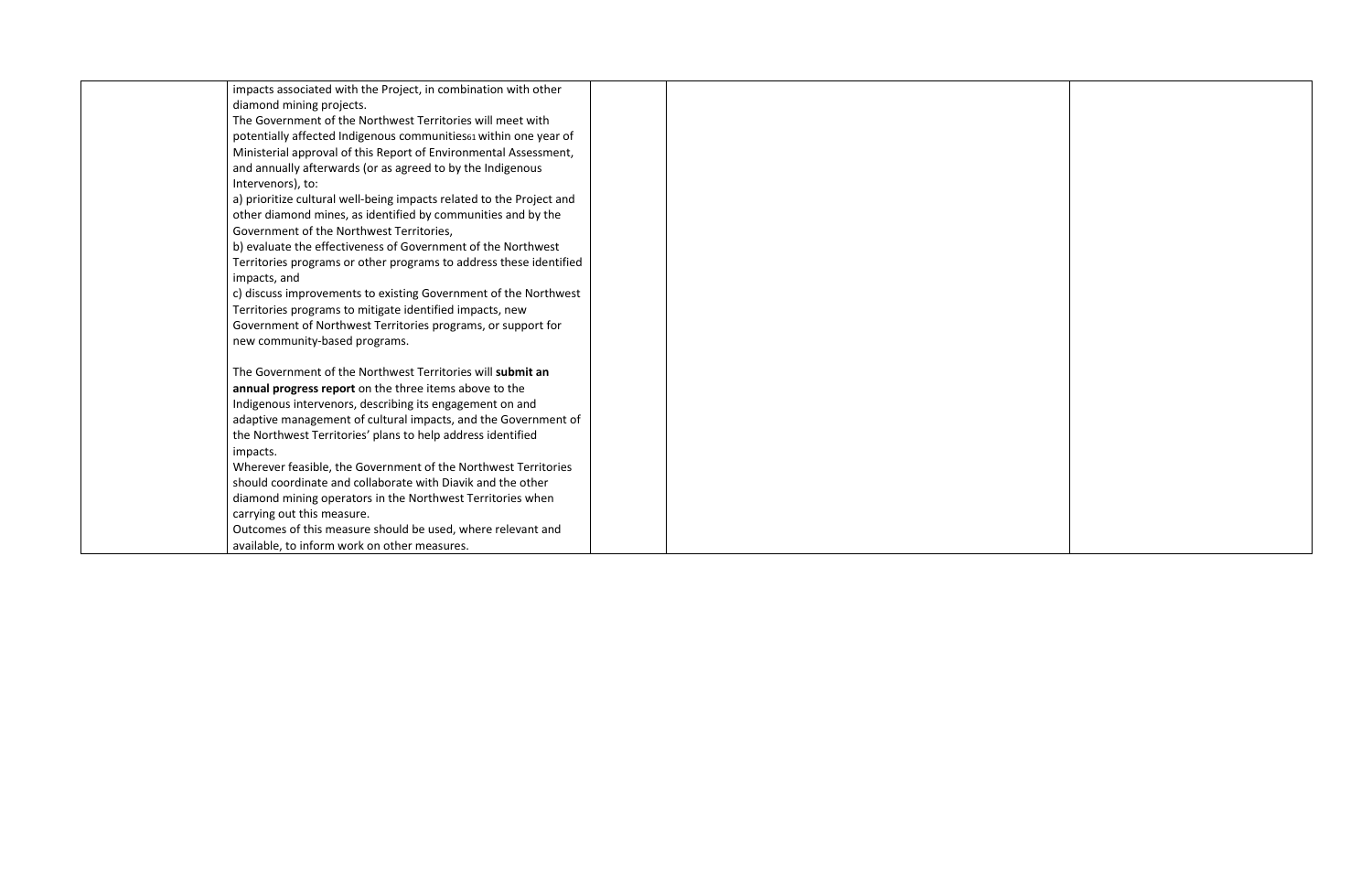

## **APPENDIX B**

# <span id="page-23-0"></span>**Table of Implementation Status for DDMI's Commitments in the PKMW EA**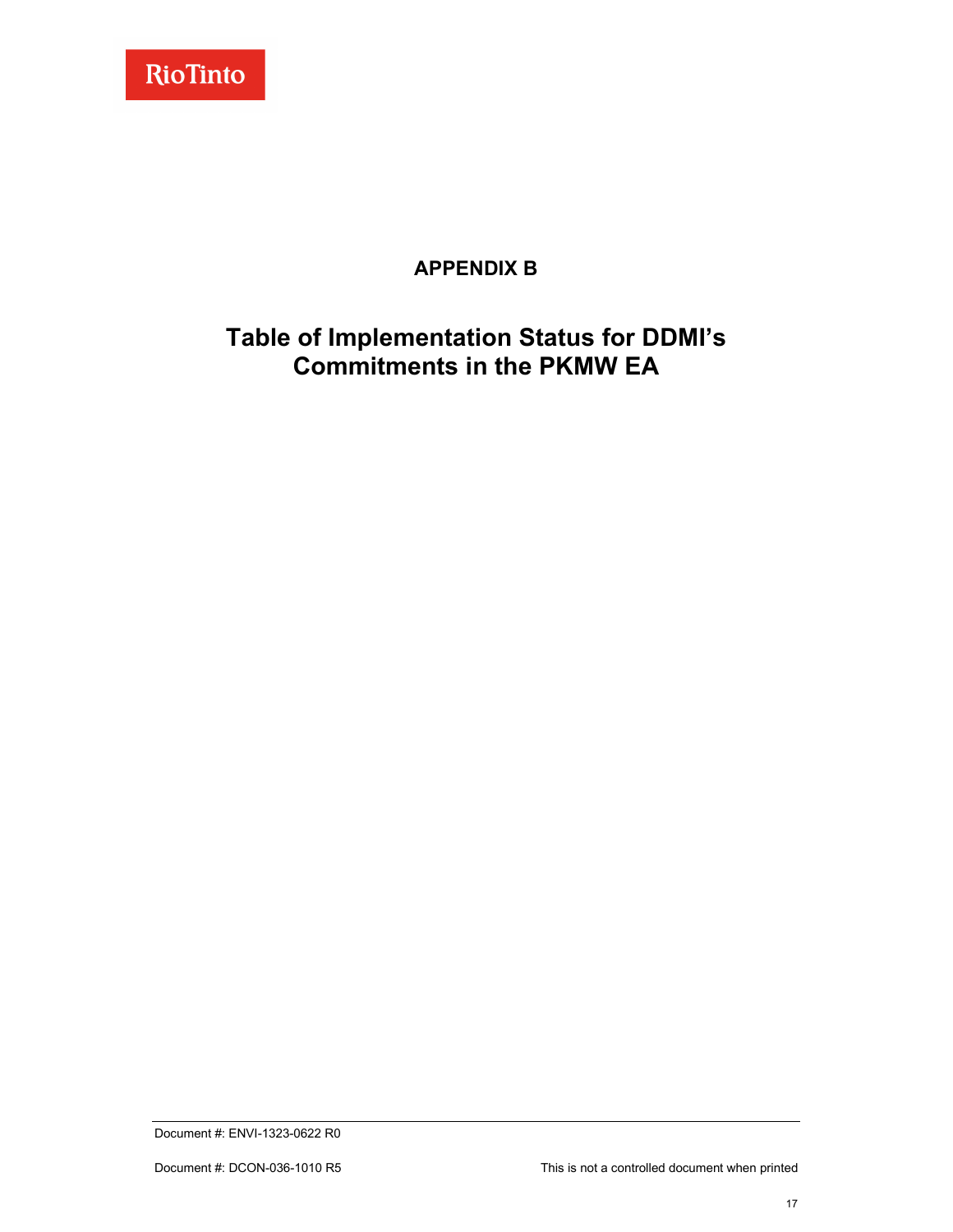| <b>No</b>               | Subject                                                            | Source                      | <b>Commitment</b>                                                                                                                                                                                                                                                                                                                                                                                                                                                                                                                                                                                                                                                                                                                                                                                                                                              | <b>Phase</b>                        | <b>Link to REA</b><br><b>Measure</b> | 2021 Status                                                                                                                                    |
|-------------------------|--------------------------------------------------------------------|-----------------------------|----------------------------------------------------------------------------------------------------------------------------------------------------------------------------------------------------------------------------------------------------------------------------------------------------------------------------------------------------------------------------------------------------------------------------------------------------------------------------------------------------------------------------------------------------------------------------------------------------------------------------------------------------------------------------------------------------------------------------------------------------------------------------------------------------------------------------------------------------------------|-------------------------------------|--------------------------------------|------------------------------------------------------------------------------------------------------------------------------------------------|
|                         | Follow-up and monitoring                                           | Summary Impact<br>Statement | Follow-up to verify the environmental effects predictions and effectiveness of mitigation is an<br>important component of this Project and is summarized below:<br>Sample PK porewater to confirm constituent concentrations used inmodel<br>Monitor the chemocline development and stability prior to breachingdike<br>(Surveillance Network Program). Include visual monitoring by Traditional<br>Knowledge Panel.<br>Monitor water quality in the flooded mine workings following dike<br>breaching.<br>Monitor water quality in Lac de Gras following re-connection of pitlake(s) to<br>Lac de Gras.<br>Adequately size breaches to optimize water circulation within theclosure<br>water cap to meet water quality objectives; and<br>Continue the AEMP in Lac de Gras (water quality, sediment, fish andinvertebrates<br>within the water and sediment). | All phases                          | Measures 1<br>and 3                  | This commitment is addressed in REA<br>Measures 1 and 3 (see Appendix A).                                                                      |
| $\overline{2}$          | Timing of breaching of dikes                                       | Summary Impact<br>Statement | Breach dikes following receipt of monitoring results that show acceptable water quality (i.e.,<br>below AEMP benchmarks) within the pit lake(s).                                                                                                                                                                                                                                                                                                                                                                                                                                                                                                                                                                                                                                                                                                               | Closure                             | Measures 1<br>and 3                  | Not completed. This commitment is<br>addressed in REA Measures 1 and 3<br>(see Appendix A).                                                    |
| $\overline{\mathbf{3}}$ | Decision-making process to<br>isolate pit lakes from Lacde<br>Gras | Summary Impact<br>Statement | Close the breaches or isolate the pit lake from Lac de Gras if water quality is later determined to<br>pose a risk to water quality, fish and fish habitat, caribou, humans or cultural land uses.                                                                                                                                                                                                                                                                                                                                                                                                                                                                                                                                                                                                                                                             | <b>Closure and Post-</b><br>closure | Measures 1,2<br>and 3                | This commitment is addressed in REA<br>Measures 1, 2 and 3 (see Appendix                                                                       |
| $\overline{4}$          | Community engagement                                               | Summary Impact<br>Statement | Report findings back to Indigenous communities.                                                                                                                                                                                                                                                                                                                                                                                                                                                                                                                                                                                                                                                                                                                                                                                                                | All phases                          | Measure 5                            | Ongoing. This commitment is<br>addressed in REA Measure 5 (see<br>Appendix A).                                                                 |
| -5                      | Follow-up and monitoring                                           | Summary Impact<br>Statement | In addition to continuation of the ongoing Aquatic Effects Monitoring Program (AEMP), DDMI will:<br>• Monitor water quality in the pit lakes after the mine workings are filled to determine<br>when and if water quality parameters meet aquatic effects benchmarks.<br>• Monitor water quality, particularly TSS and TDS, in Lac de Gras at near-field, mid-field,<br>and far-field areas during the breaching of the mine workings dikes.                                                                                                                                                                                                                                                                                                                                                                                                                   | All phases                          | Measure 1                            | This commitment is addressed in REA<br>Measure 1 (see Appendix A).                                                                             |
| 6                       | Follow-up and monitoring                                           | Summary Impact<br>Statement | DDMI would also work with DFO and Indigenous Groups to identify any follow-up monitoring that<br>may be necessary to adaptively manage water levels in Lac de Grasand flows in the Coppermine<br>River during the pit infilling periods.                                                                                                                                                                                                                                                                                                                                                                                                                                                                                                                                                                                                                       | All phases                          | Measure 5                            | This commitment is addressed in the<br>REA Measure 5 (see Appendix A).                                                                         |
| $\overline{7}$          | Deposition method                                                  | Summary Impact<br>Statement | Select a deposition scenario that predicts water quality in the pit lake(s) meets AEMP benchmarks<br>in the top 40m.                                                                                                                                                                                                                                                                                                                                                                                                                                                                                                                                                                                                                                                                                                                                           | Operations                          | Measure 1                            | This commitment is addressed in REA<br>Measure 1 (see Appendix A).                                                                             |
| 8                       | Fish interaction with pit lake(s)                                  | Summary Impact<br>Statement | Exclude fish from the pit lake(s) until the monitoring program shows that waterquality in the top<br>40 m of the pit lake(s) meets AEMP benchmarks.                                                                                                                                                                                                                                                                                                                                                                                                                                                                                                                                                                                                                                                                                                            | Closure                             | Measure 1                            | To be completed. This commitment is<br>addressed in REA Measure 1 (see<br>Appendix A).                                                         |
| 9                       | Freshwater withdrawal for pit<br>infilling                         | Summary Impact<br>Statement | Work with DFO and Indigenous Groups to finalize water withdrawal rates that will not significantly   Closure<br>affect fish habitat in Lac de Gras or the Coppermine River.                                                                                                                                                                                                                                                                                                                                                                                                                                                                                                                                                                                                                                                                                    |                                     | Measure 5                            | Ongoing. This commitment is<br>addressed in REA Measure 5 (see<br>Appendix A).                                                                 |
| 10                      | Follow-up and monitoring                                           | Summary Impact<br>Statement | In addition to continuation of the on-going Wildlife Monitoring Program, DDMI will monitor:<br>Water quality in the pit lakes after the mine workings are filled to determine when<br>$\bullet$<br>and if water quality parameters meet aquatic effects benchmarks.                                                                                                                                                                                                                                                                                                                                                                                                                                                                                                                                                                                            | Operations and<br>Closure           | Measure 1                            | To be completed. This commitment is<br>addressed in REA Measure 1 (see<br>Appendix A). DDMI has an existing<br>Wildlife Monitoring Program. An |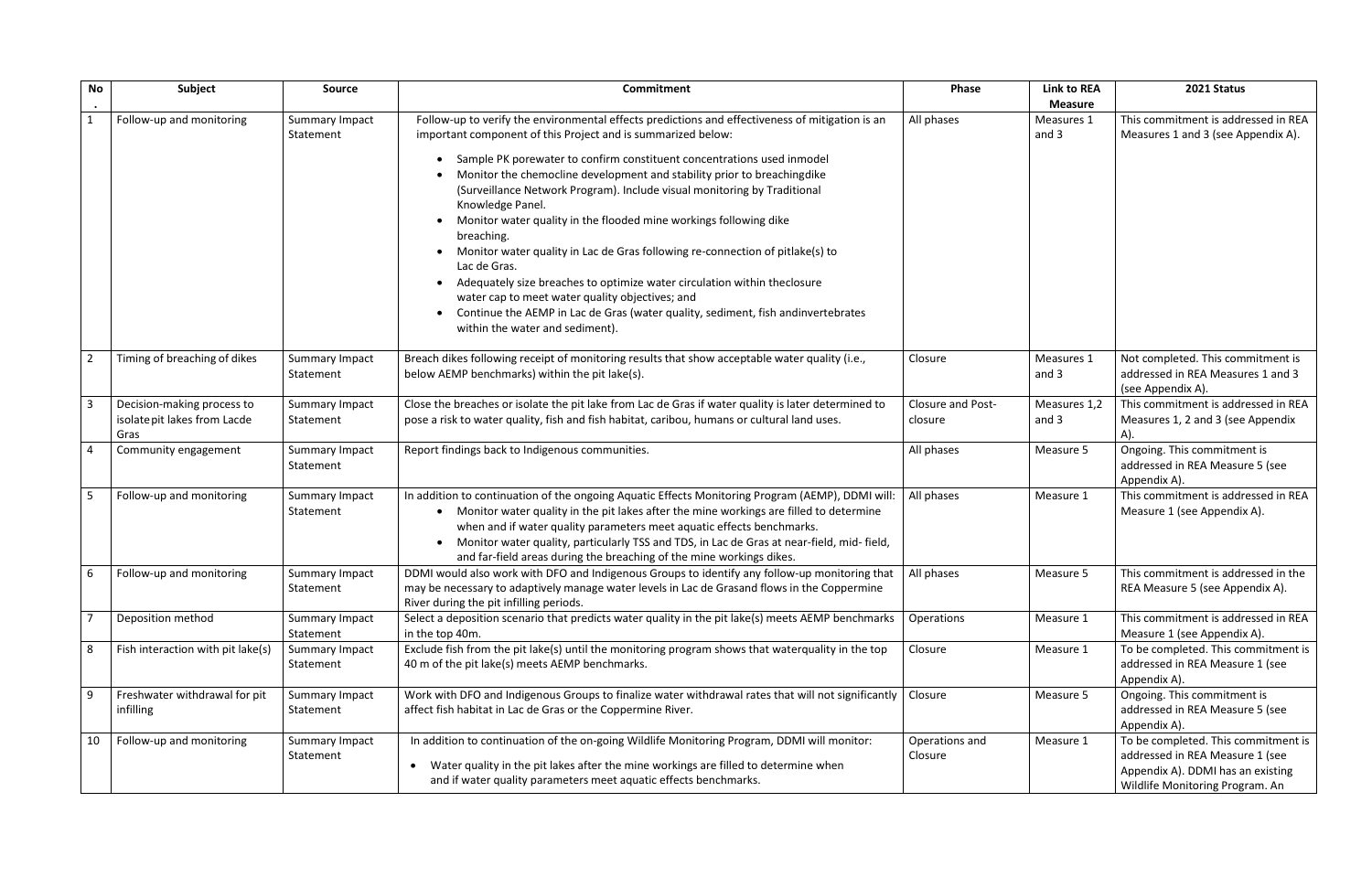| 11 | Wildlife interactions with<br>pits/mine workings | Summary Impact<br>Statement | Water quality, particularly TSS and TDS, in Lac de Gras at near-field, mid-field, and far-field areas<br>during the breaching of the mine workings dikes.<br>Any wildlife observed in the mine workings will be removed prior to pit lake infilling in accordance<br>with applicable regulations. In the case of peregrine falcon nests on the pit walls, recommended<br>minimum buffer distances in applicable guidelines will be followed until the birds have fledged<br>and left the nests. | Operations                                  | No specific<br>link to REA<br><b>Measures</b> | updated Tier 3 Wildlife Management<br>and Monitoring Plan, reflecting<br>wildlife management during pit<br>infilling, was submitted by Diavik to<br>GNWT in 2021 and is currently<br>undergoing Ministerial review.<br>DDMI has a Wildlife Monitoring<br>Program. An updated Wildlife<br><b>Management and Monitoring</b><br>Program informed by Diavik's Tier 3<br>Wildlife Management and Monitoring<br>Plan will be established prior to the |
|----|--------------------------------------------------|-----------------------------|-------------------------------------------------------------------------------------------------------------------------------------------------------------------------------------------------------------------------------------------------------------------------------------------------------------------------------------------------------------------------------------------------------------------------------------------------------------------------------------------------|---------------------------------------------|-----------------------------------------------|-------------------------------------------------------------------------------------------------------------------------------------------------------------------------------------------------------------------------------------------------------------------------------------------------------------------------------------------------------------------------------------------------------------------------------------------------|
| 12 | Water quality monitoring                         | Summary Impact<br>Statement | Water quality monitoring will be used to assess potential changes in water concentrations of<br>chemical constituents.                                                                                                                                                                                                                                                                                                                                                                          | All phases                                  | Measure 1                                     | construction phase of the PKMW.<br>This commitment is addressed in REA<br>Measure 1 (see Appendix A).                                                                                                                                                                                                                                                                                                                                           |
| 13 | Wildlife monitoring                              | Summary Impact<br>Statement | Wildlife monitoring to assess potential interactions of wildlife with potential contaminants.                                                                                                                                                                                                                                                                                                                                                                                                   | All phases                                  | Measure 1                                     | This commitment is addressed in REA<br>Measure 1 (see Appendix A). DDMI<br>has a Wildlife Monitoring Program.<br>An updated Wildlife Management<br>and Monitoring Program informed by<br>Diavik's Tier 3 Wildlife Management<br>and Monitoring Plan will be<br>established prior to the construction<br>phase of the PKMW.                                                                                                                      |
| 14 | Wildlife deterrence                              | Summary Impact<br>Statement | Wildlife deterrent techniques will be implemented as required to reduce interactions with<br>contaminants, if necessary.                                                                                                                                                                                                                                                                                                                                                                        | Construction,<br>Operations, and<br>Closure | Summary<br>Impact<br>Statement                | Ongoing. DDMI actively deters<br>wildlife from the mine site and has a<br>strict waste management system in<br>place to limit any wildlife attractions<br>on site.                                                                                                                                                                                                                                                                              |
| 15 | Engagement with Indigenous<br>groups             | Summary Impact<br>Statement | DDMI will continue its engagement with stakeholders, including with the Participation Agreement<br>groups and communities and other Indigenous groups toinform project design and execution.                                                                                                                                                                                                                                                                                                    | All phases                                  | Measures 2<br>and 5                           | Ongoing. This commitment is<br>addressed in REA Measures 2 and 5<br>(see Appendix A).                                                                                                                                                                                                                                                                                                                                                           |
| 16 | Engagement with Indigenous<br>groups             | Summary Impact<br>Statement | DDMI will continue to engage with potentially affected Indigenous groups through the TK Panel<br>Sessions and other engagement activities to better understand Indigenous perceptions about the<br>safety, quality, and health of Lac de Gras and identify practical strategies to address these<br>concerns.                                                                                                                                                                                   | All phases                                  | Measures 2<br>and 5                           | Ongoing. This commitment is also<br>addressed in REA Measures 1 and 2<br>(see Appendix A).                                                                                                                                                                                                                                                                                                                                                      |
| 17 | Water quality monitoring                         | Summary Impact<br>Statement | Water quality will be monitored to assess potential changes in concentrations of chemical<br>constituents in comparison to acceptable criteria                                                                                                                                                                                                                                                                                                                                                  | All phases                                  | Measures 1<br>and 2                           | This commitment is addressed in REA<br>Measures 1 and 2 (see Appendix A).                                                                                                                                                                                                                                                                                                                                                                       |
| 18 | Wildlife monitoring                              | Summary Impact<br>Statement | Wildlife monitoring will assess potential interactions of wildlife with potential contaminants.                                                                                                                                                                                                                                                                                                                                                                                                 | All phases                                  | Measure 1                                     | This commitment is addressed in REA<br>Measure 1 (see Appendix A). DDMI<br>has a Wildlife Monitoring Program.<br>An updated Wildlife Management<br>and Monitoring Program informed by<br>Diavik's Tier 3 Wildlife Management<br>and Monitoring Plan will be<br>established prior to the construction<br>phase of the PKMW.                                                                                                                      |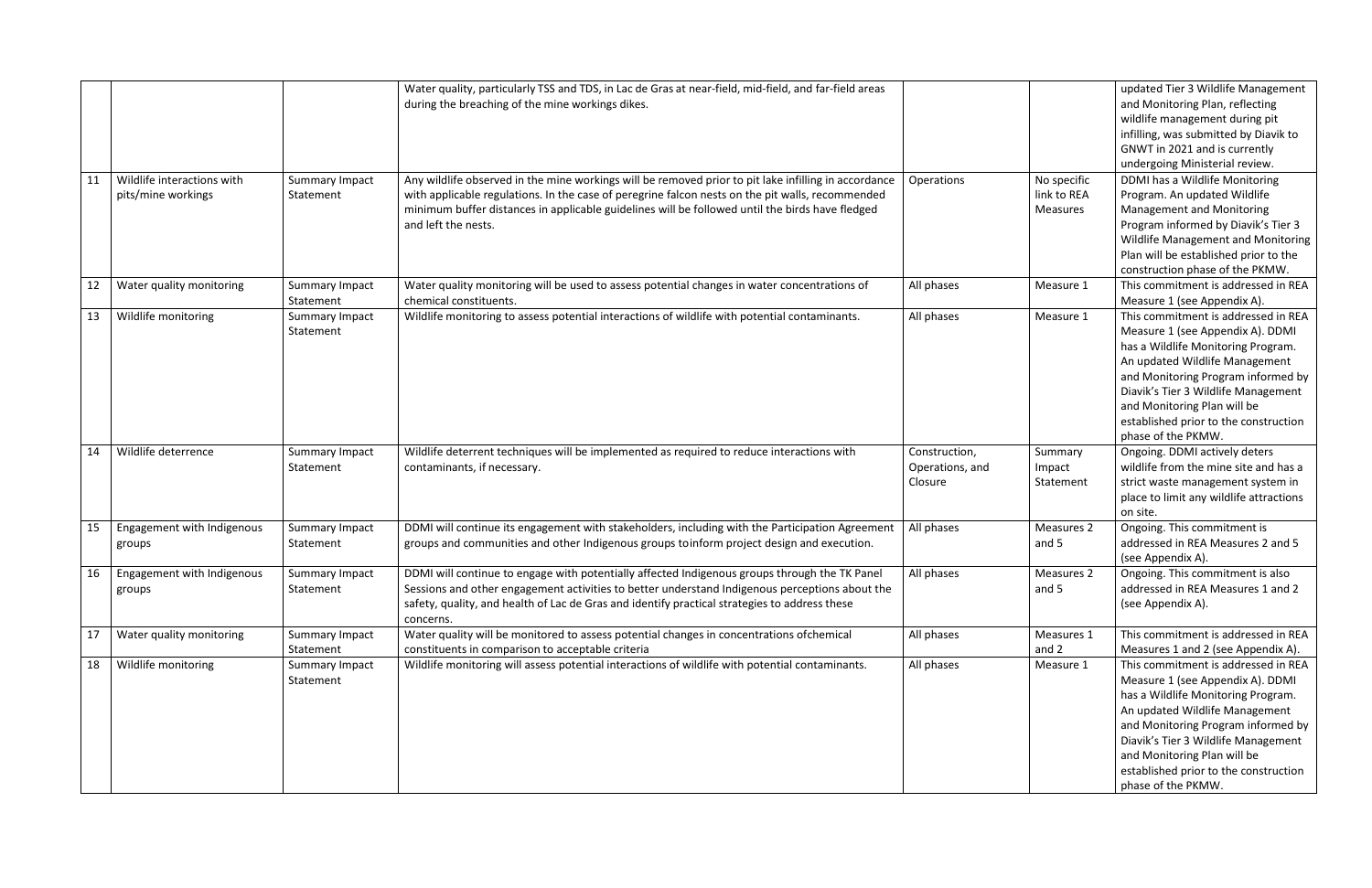| 19 | Water quality management                               | Summary Impact<br>Statement        | Cover the PK and porewater in each mine working with a freshwater cap such thatwater quality in<br>the top 40 m meets AEMP benchmarks                                                                                                                                                                                                                                                                                                                                                                                                                                                                                                                                                                                     | Operations and<br>Closure                   | Measure 1                                     | This commitment is addressed in REA<br>Measure 1 (see Appendix A).                                                                                                                                                                                          |
|----|--------------------------------------------------------|------------------------------------|---------------------------------------------------------------------------------------------------------------------------------------------------------------------------------------------------------------------------------------------------------------------------------------------------------------------------------------------------------------------------------------------------------------------------------------------------------------------------------------------------------------------------------------------------------------------------------------------------------------------------------------------------------------------------------------------------------------------------|---------------------------------------------|-----------------------------------------------|-------------------------------------------------------------------------------------------------------------------------------------------------------------------------------------------------------------------------------------------------------------|
| 20 | Water quality management                               | Summary Impact<br>Statement        | Breach dikes to connect the pit lakes to Lac de Gras once monitoring shows that water<br>constituents in pit lakes are below Canadian Water Quality guidelines for the Protection of<br>Aquatic Life (CCME 2019) and/or the Aquatic Environmental MonitoringProgram (AEMP) Effects<br>Benchmarks                                                                                                                                                                                                                                                                                                                                                                                                                          | Closure                                     | Measure 1                                     | To be completed. The construction<br>and operations phases of the PKMW<br>Project are yet to commence.                                                                                                                                                      |
| 21 | Wildlife management                                    | Summary<br>Impact<br>Statement     | Remove any observed wildlife from pit/dike areas before infilling in accordance withapplicable<br>guidelines / regulations                                                                                                                                                                                                                                                                                                                                                                                                                                                                                                                                                                                                | Operations and<br>Closure                   | No specific<br>link to REA<br><b>Measures</b> | DDMI has a Wildlife Monitoring<br>Program. An updated Wildlife<br><b>Management and Monitoring</b><br>Program will be established prior to<br>the construction phase of the PKMW.                                                                           |
| 22 | Wildlife monitoring                                    | Summary<br><b>Impact Statement</b> | Monitor area for approaching wildlife during infilling                                                                                                                                                                                                                                                                                                                                                                                                                                                                                                                                                                                                                                                                    | Operations and<br>Closure                   | No specific<br>link to REA<br>Measures        | DDMI has a Wildlife Monitoring<br>Program. An updated Wildlife<br><b>Management and Monitoring</b><br>Program informed by Diavik's Tier 3<br>Wildlife Management and Monitoring<br>Plan will be established prior to the<br>construction phase of the PKMW. |
| 23 | Wildlife management                                    | Summary Impact<br>Statement        | Employ deterrents as required to reduce risks to wildlife.                                                                                                                                                                                                                                                                                                                                                                                                                                                                                                                                                                                                                                                                | Construction,<br>Operations, and<br>Closure | No specific<br>link to REA<br>Measures        | DDMI has a Wildlife Monitoring<br>Program. An updated Wildlife<br>Management and Monitoring<br>Program informed by Diavik's Tier 3<br>Wildlife Management and Monitoring<br>Plan will be established prior to the<br>construction phase of the PKMW.        |
| 24 | Stakeholder Engagement                                 | Responses to<br>Interventions      | Expanded engagement with non-signatory Indigenous groups<br>DDMI undertakes extensive community engagement with signatory Indigenous Groups;<br>however, DDMI accepts that more could be done to engage with Fort Resolution Metis<br>Council (FRMC) - Northwest Territory Metis Nation (NWTMN) and Deninu Kue First<br>Nation (DKFN).<br>DDMI commits to meeting with each group annually to:<br>Provide updates on the PK to Mine Working Project specifically but also on closure<br>planning generally;<br>Review recommendations made by the Traditional Knowledge (TK) Panel and DDMI's<br>ii.<br>responses; and<br>iii.<br>Consider any recommendations from FRMC/NWTMN and DKFN and provide written<br>responses. | All phases                                  | Measure 5                                     | Engagement with signatory and non-<br>signatory Indigenous groups is<br>ongoing (See Appendix A for actions<br>taken during the reporting period for<br>REA Measure 5).                                                                                     |
| 25 | <b>Traditional Knowledge-based</b><br>Closure Criteria | Responses to<br>Interventions      | Reconnection criteria to define culturally acceptable pit-lake conditions<br>DDMI recognizes the importance of the views of Indigenous Groups to the decision on<br>whether to breach the pit lakes and re-join with Lac de Gras.<br>DDMI commits to working toward the development of acceptance criteria for re-<br>connection that are TK-based.<br>DDMI will:<br>$\bullet$<br>Seek the TK Panel's permission to change the scope of the September 12-16, 2019 TK<br>Panel session to instead develop recommended TK-based re-connection criteria;                                                                                                                                                                     | Regulatory/Permitting<br><b>Stage</b>       | Measures 2<br>and 5                           | Actions, including the establishment<br>of cultural use criteria through<br>engagement with potentially<br>impacted Indigenous Groups are<br>ongoing. This commitment is<br>addressed in REA Measures 2 and 5<br>(see Appendix A).                          |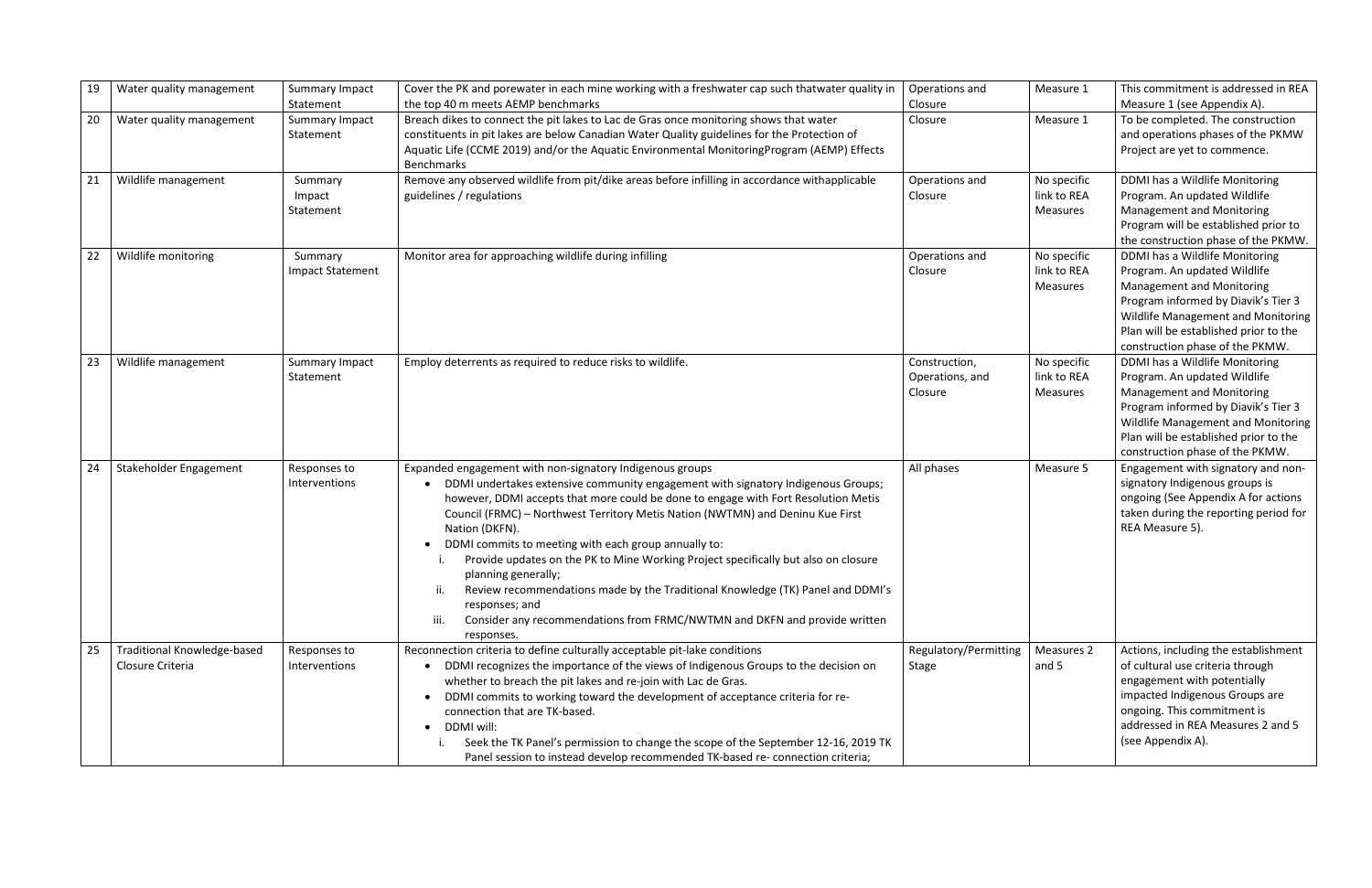|    |                                                   |                               | Ask that the Environmental Monitoring Advisory Board (EMAB) facilitate the<br>revision/support of the recommended TK-based criteria with the five (5) Indigenous<br>Parties represented on EMAB;<br>iii.<br>Provide opportunity for Indigenous Groups that are not represented on EMAB to<br>review and comment on TK-based criteria;<br>Submit the TK-based re-connection criteria to the Wek'eezhli Land and Water Board<br>iv.<br>(WLWB) for public review and approval as a closure criteria.                                                                                                                                                                                                                                                                                                                                                                                                                                                                                                                                                                                                                                                                                                                                                                                                        |                                                                             |                       |                                                                                                                                                                                                                                          |
|----|---------------------------------------------------|-------------------------------|----------------------------------------------------------------------------------------------------------------------------------------------------------------------------------------------------------------------------------------------------------------------------------------------------------------------------------------------------------------------------------------------------------------------------------------------------------------------------------------------------------------------------------------------------------------------------------------------------------------------------------------------------------------------------------------------------------------------------------------------------------------------------------------------------------------------------------------------------------------------------------------------------------------------------------------------------------------------------------------------------------------------------------------------------------------------------------------------------------------------------------------------------------------------------------------------------------------------------------------------------------------------------------------------------------|-----------------------------------------------------------------------------|-----------------------|------------------------------------------------------------------------------------------------------------------------------------------------------------------------------------------------------------------------------------------|
| 26 | Fish and Fish Habitat                             | Responses to<br>Interventions | Fish habitat off-setting plan<br>• With the implementation of proposed mitigation measures, residual environmental<br>effects are not expected to significantly impact pit lake fish habitat, however DDMI<br>acknowledges that some Indigenous Groups have stillexpressed concern about<br>reconnecting the pit lakes to Lac de Gras.<br>DDMI appreciates Fisheries and Oceans Canada's willingness to work with DDMI to consider<br>$\bullet$<br>alternative fish habitat off-setting plans should pit lake reconnection no longer be<br>considered acceptable.<br>DDMI commits to considering alternative off-setting plans that are reasonable, practical<br>$\bullet$<br>and provide fisheries benefits to Indigenous Communities.<br>DDMI will advance alternative off-setting plans by February 1, 2020 if:<br>$\bullet$<br>There is a high likelihood that predicted pit-lake water quality conditions willnot meet<br>TK-based pit-lake criteria for reconnection; or<br>It is determined that TK-based acceptance of pit-lake reconnection can onlybe<br>determined by visually inspecting the pit-lake making it not possible to confirm<br>acceptability based on predicted water quality; or The MVEIRB determines that DDMI<br>should not breach the dike and allowaccess to the pit-lake. | All phases                                                                  | Measure 2             | DDMI notes that alternatives to<br>existing fish habitat offsetting plan<br>are not being advanced currently as<br>there is no indication water quality<br>will not be acceptable. This<br>commitment is addressed in REA<br>Measures 2. |
| 27 | A21 Open Pit                                      | Responses to<br>Interventions | Removal of A21 Open-Pit from review<br>DDMI continues to advise that A418 is the preferred location at this time for PK<br>deposition to mine workings.<br>DDMI accepts Interveners' recommendation to remove the A21 Open-Pit from<br>$\bullet$<br>consideration for processed kimberlite (PK) deposition in the current Review.<br>DDMI believes it is prudent to continue to consider A154 to provide the maximum practical<br>flexibility. Limiting the deposition location option to only thepreferred A418 could result in an<br>inability to adapt to changes in mine plans because of the long lead times inherent in permitting<br>processes.                                                                                                                                                                                                                                                                                                                                                                                                                                                                                                                                                                                                                                                   | <b>Environmental Review</b><br>Stage                                        | Measure 1             | Completed. Action associated with<br>this commitment was concluded at<br>the Environmental Review Stage of<br>the PKMW Approval Process.                                                                                                 |
| 28 | Water Licence conditions and<br>Project Follow-up | Responses to<br>Interventions | Conditions to be included in an amended water licence or as Follow-up measures<br>• DDMI has reviewed Interveners' recommended conditions, if the Project is to be approved by<br>the MVEIRB. It is DDMI's view that most of these can be addressed as conditions to be included in<br>an amended Water Licence. These include:<br>a. Additional modelling of pit water quality.<br>• DDMI commits to providing updated modelling estimates:<br>i. for WLWB approval prior to commencing deposition as part of the Processed<br>Kimberlite Containment in Mine Working Design Report;<br>ii. prior to pit filling with Lac de Gras water (incorporating as-built conditions); and<br>iii. after pit filling but before dike breaching (to allow calibration of model inputs and<br>assumptions).                                                                                                                                                                                                                                                                                                                                                                                                                                                                                                         | Regulatory/Permitting<br>State and Pre-<br>construction and<br>Construction | Measures 1,3<br>and 4 | Completed. These conditions were<br>included in the Amended Water<br>Licence W2015L2-0001 for the<br>PKMW Project issued on June 8, 2021<br>by the WLWB.                                                                                 |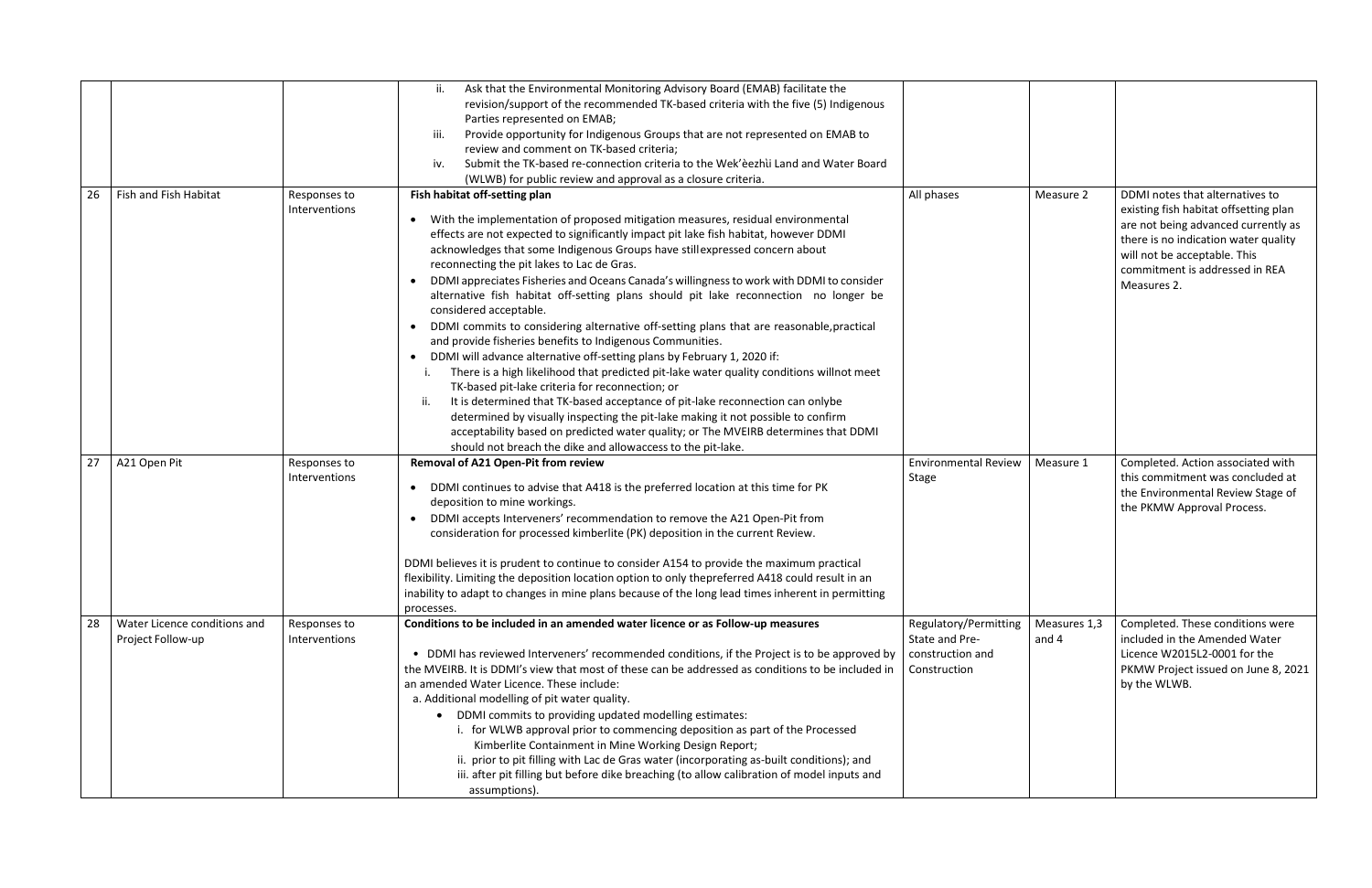|    |                                                                                                 |                             | b. Independent Review of final model predictions.<br>DDMI recognizes the importance of water quality modelling in the decision to deposit<br>$\bullet$<br>PK in mine workings. DDMI would also like to ensure confidence in the model<br>predictions. DDMI commits, as a condition of an amended Water Licence, to submit a<br>review prepared by an Independent expert. The review would be of the updated<br>modelling that would be submitted as part of the Processed Kimberlite Containment in<br>Mine Working Design Report for the WLWB approval prior to commencement of PK<br>deposition. Similar conditions exist in DDMI's Water Licence for independent<br>geotechnical reviews of critical engineering designs.<br>Pit Lake monitoring - operations, after filling, after re-connection.<br>c.<br>DDMI has provided proposed monitoring programs for PK to Mine Workings.<br>Interveners have provided monitoring recommendations that DDMI has reviewed and<br>responded. DDMI believes there is sufficient alignment on the general scope of the<br>proposed monitoring that they could be consolidated into monitoring conditions for an<br>amended Water Licence.<br>Wildlife management.<br>d.<br>DDMI has Standard Operating Procedures for deterring wildlife. DDMI commits to<br>revising these to include wildlife deterrents during pit filling. DDMI will submit these to<br>the Government of Northwest Territories and EMAB for review and will address any<br>recommendations that might come from this review as governed by the Environmental<br>Agreement.<br>Monitoring plans.<br>e.<br>In DDMI's view, the specific terms and conditions that will define the monitoring plans<br>related to the PK to Mine Workings Project should be established by the WLWB<br>through the Water Licence Amendment Process. The terms and conditions may include<br>updates to existing environmental management and monitoring programs plans for the<br>Diavik Diamond Mine. |                                                                                |                     |
|----|-------------------------------------------------------------------------------------------------|-----------------------------|---------------------------------------------------------------------------------------------------------------------------------------------------------------------------------------------------------------------------------------------------------------------------------------------------------------------------------------------------------------------------------------------------------------------------------------------------------------------------------------------------------------------------------------------------------------------------------------------------------------------------------------------------------------------------------------------------------------------------------------------------------------------------------------------------------------------------------------------------------------------------------------------------------------------------------------------------------------------------------------------------------------------------------------------------------------------------------------------------------------------------------------------------------------------------------------------------------------------------------------------------------------------------------------------------------------------------------------------------------------------------------------------------------------------------------------------------------------------------------------------------------------------------------------------------------------------------------------------------------------------------------------------------------------------------------------------------------------------------------------------------------------------------------------------------------------------------------------------------------------------------------------------------------------------------------------------------------------------------------------------------|--------------------------------------------------------------------------------|---------------------|
| 29 | Pre-deposition Water Quality<br>Modelling                                                       | Hearing                     | If pre-deposition modelling shows that Diavik cannot meet AEMP benchmarks in the top 40 m of<br>the pit lakes, Diavik will not put processed kimberlite in the pit.                                                                                                                                                                                                                                                                                                                                                                                                                                                                                                                                                                                                                                                                                                                                                                                                                                                                                                                                                                                                                                                                                                                                                                                                                                                                                                                                                                                                                                                                                                                                                                                                                                                                                                                                                                                                                               | Pre-construction                                                               | Measures 1<br>and 3 |
| 30 | <b>Engagement Plan with Deninu</b><br>Kue First Nation and the Fort<br>Resolution Métis Council | Hearing                     | Diavik commits to developing an engagement plan with Deninu Kue First Nation and the Fort<br>Resolution Métis Council, building on the commitment to meet annually                                                                                                                                                                                                                                                                                                                                                                                                                                                                                                                                                                                                                                                                                                                                                                                                                                                                                                                                                                                                                                                                                                                                                                                                                                                                                                                                                                                                                                                                                                                                                                                                                                                                                                                                                                                                                                | All phases                                                                     | Measure 5           |
| 31 | Indigenous Engagement-<br><b>LKDFN</b>                                                          | Post-hearing<br>commitments | DDMI commits to continuing to engage with the LKDFN to identify alternative or complementary<br>approaches to closure and post closure activities associated with the PKMW Project. As part of<br>this commitment, DDMI intends to work with the TK Panel, Participation Agreement organizations<br>and communities, and other Indigenous Groups toward the development of TK-based acceptance<br>criteria for re-connection of the pit lake(s) to Lac de Gras at closure/postclosure. These intended<br>additional engagement activities will be reflected in the Engagement Plan for the Diavik<br>Operations.                                                                                                                                                                                                                                                                                                                                                                                                                                                                                                                                                                                                                                                                                                                                                                                                                                                                                                                                                                                                                                                                                                                                                                                                                                                                                                                                                                                  | All phases                                                                     | Measures 2<br>and 5 |
| 32 | Indigenous Engagement-<br><b>LKDFN</b>                                                          | Post-hearing<br>commitments | DDMI commits to updating the wildlife monitoring program for Diavik to include thePKMW<br>Project to validate/confirm predictions about potential for wildlife-project interaction. The<br>updated monitoring program will support site monitoring during operations to determine<br>whether wildlife, including caribou and migratory birds, interact with pit(s)/mine workings during<br>infilling and prior to stabilization of water quality.                                                                                                                                                                                                                                                                                                                                                                                                                                                                                                                                                                                                                                                                                                                                                                                                                                                                                                                                                                                                                                                                                                                                                                                                                                                                                                                                                                                                                                                                                                                                                 | Pre-construction,<br>Construction,<br>Operations, and<br><b>Closure Phases</b> | Measures 2<br>and 5 |

| Pre-construction                                                               | Measures 1<br>and 3 | This commitment is addressed in REA<br>Measures 1 and 3 (see Appendix A).             |
|--------------------------------------------------------------------------------|---------------------|---------------------------------------------------------------------------------------|
| All phases                                                                     | Measure 5           | Ongoing. This commitment is<br>addressed in REA Measures 2 and 5<br>(see Appendix A). |
| All phases                                                                     | Measures 2<br>and 5 | Ongoing. This commitment is<br>addressed in REA Measures 2 and 5<br>(see Appendix A). |
| Pre-construction,<br>Construction,<br>Operations, and<br><b>Closure Phases</b> | Measures 2<br>and 5 | Ongoing. This commitment is<br>addressed in REA Measures 2 and 5<br>(see Appendix A). |